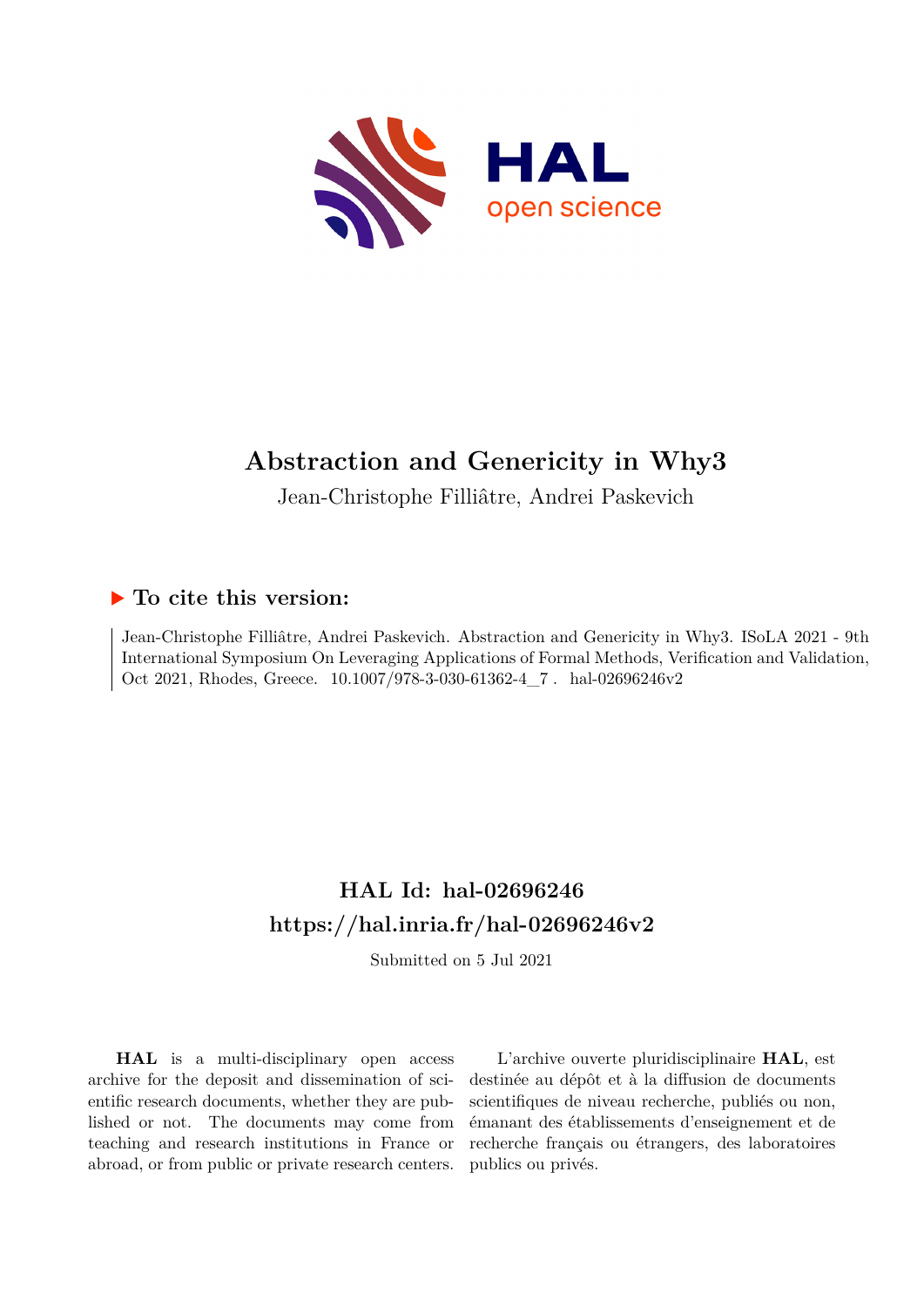# **Abstraction and Genericity in Why3**

Jean-Christophe Filliâtre and Andrei Paskevich*?*

Université Paris-Saclay, CNRS, Inria, LRI, 91405, Orsay, France

**Abstract.** The benefits of modularity in programming — abstraction barriers, which allow hiding implementation details behind an opaque interface, and genericity, which allows specializing a single implementation to a variety of underlying data types — apply just as well to deductive program verification, with the additional advantage of helping the automated proof search procedures by reducing the size and complexity of the premises and by instantiating and reusing once-proved properties in a variety of contexts.

In this paper, we demonstrate the modularity features of WhyML, the language of the program verification tool Why3. Instead of separating abstract interfaces and fully elaborated implementations, WhyML uses a single concept of *module*, a collection of abstract and concrete declarations, and a basic operation of *cloning* which instantiates a module with respect to a given partial substitution, while verifying its soundness. This mechanism brings into WhyML both abstraction and genericity, which we illustrate on a small verified Bloom filter implementation, translated into executable idiomatic C code.

# **1 Introduction**

When Alice writes code that uses hash tables, she does not need direct access to the actual implementation of that data structure — only to the handful of operations provided by it. Truth be told, she would rather not have that access: less risk to break her data structure by mistake, and she can also swap one implementation for another, provided that the offered operations behave in the same way. What she needs, however, is hash tables for cabbages and hash tables for kings, and hash tables for whatever other data type she has in her code, for which she has written a hash function and an equality test<sup>1</sup>.

If Alice also wants to formally verify her program, then *not having* access to the implementation may easily become a necessary requirement for her success. The automated provers are more stubborn than smart, and they will happily drown in all the minute properties of the implementation, whereas they could easily succeed in their proof, were they given just the simple specifications of hash table operations. The best way to get an automated proof of anything is to

*<sup>?</sup>* This research was partly supported by the French National Research Organization (project VOCAL ANR-15-CE25-008) and by the Inria-Mitsubishi Electric bilateral contract "ProofInUse-MERCE".

<sup>&</sup>lt;sup>1</sup> "Cabbage hash can be delicious," said Alice, "but I would never dare to hash a king."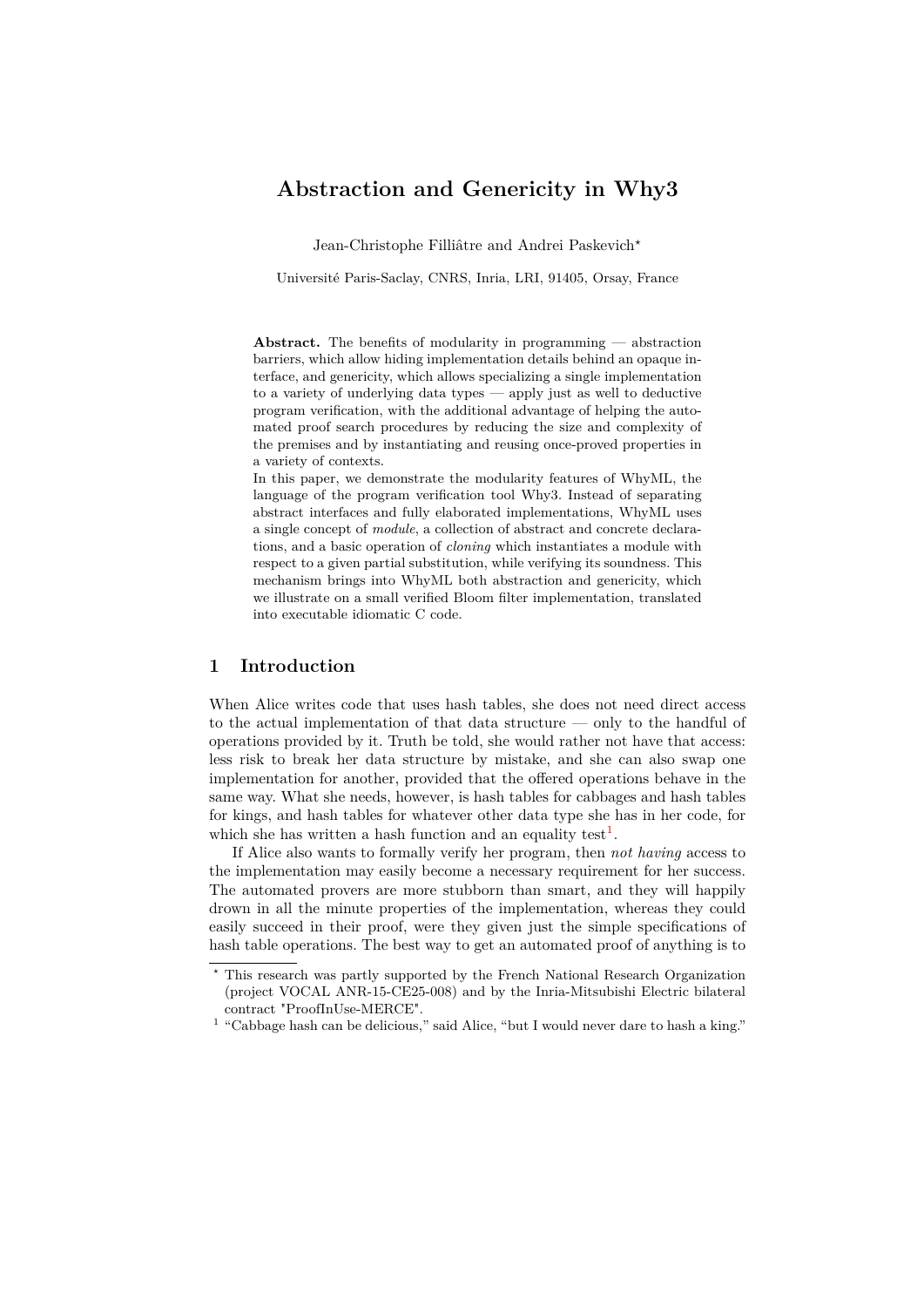give the prover very little data written in very simple terms (incidentally, this also helps if at some later point you need to slightly change your problem and be able to prove it again). And then, if you do get the proof, just make sure that it somehow still holds if your terms are not as simple and your problem is actually much larger than what you let your prover believe.

What this means for Alice, is that she would prefer to verify her code without knowing anything about how hash tables are implemented, and if she also verified her implementation of hash tables, she would prefer to do it just once, without giving her prover any details about the type of the objects to store, only that there is an equality test and a hash function for them. If her verification framework is done right, this should be enough to guarantee that her final executable — where sophisticated and highly performant hash tables are reused for ships and shoes and sealing-wax sticks  $-$  is flawless.

Probably, any approach invented for modularity in programming can be adapted to program verification. The purpose of this work is to show how we do it in WhyML, the language of the program verification tool Why3 [6].

Our framework is inspired by theorem proving just as much as by programming. In classical, non-constructive, logic, the difference between full implementation and partial specification is just how much you say about your type, function, or program. Also, apart from some symbols that are given a fixed meaning in your formalism (equality predicate or integer type), everything else is just an identifier bound by some quantifier, explicitly or implicitly, up in the scope. And finally, we need to break our formalizations into many small pieces, to keep the proof tasks within reach of automated provers.

This has led us to quite a minimalistic system of modules, which are simple collections of specifications and code, with only two basic operations: (a) link module *A* from module *B* so that *B* can have access to the contents of *A*, and (b) put a fresh copy of module *A* inside module *B*, while replacing some symbols introduced in *A* with the symbols from *B*. The second operation we call *module cloning*, and it turned out to be surprisingly (not that surprisingly, if one comes from classical logic) versatile. One of the first cloning instructions we wrote was in the standard library of integers, where we imported the ring axioms by cloning the generic library of rings, replacing the abstract domain t with int, abstract function plus with +, etc. We did not need to say that the module of generic rings was a functor parametrized by that type and those operations. Instead we simply declared an abstract type and three abstract functions on it. And Why3 allows us to instantiate any abstract symbol (or none at all) when cloning a module, on condition that we respect its properties.

Module cloning can help us create abstraction barriers. Write a module *A* with abstract types and abstract functions, described only by their specifications — this is your interface. Client code may link to *A* or clone it (to have a fresh instantiated copy), and be verified without knowing anything about the implementation. Write an implementation — a module *B* with fully defined types and fully implemented operations, and then clone *A* into *B* while instantiating every abstract symbol from the interface with its implementation. Why3 will check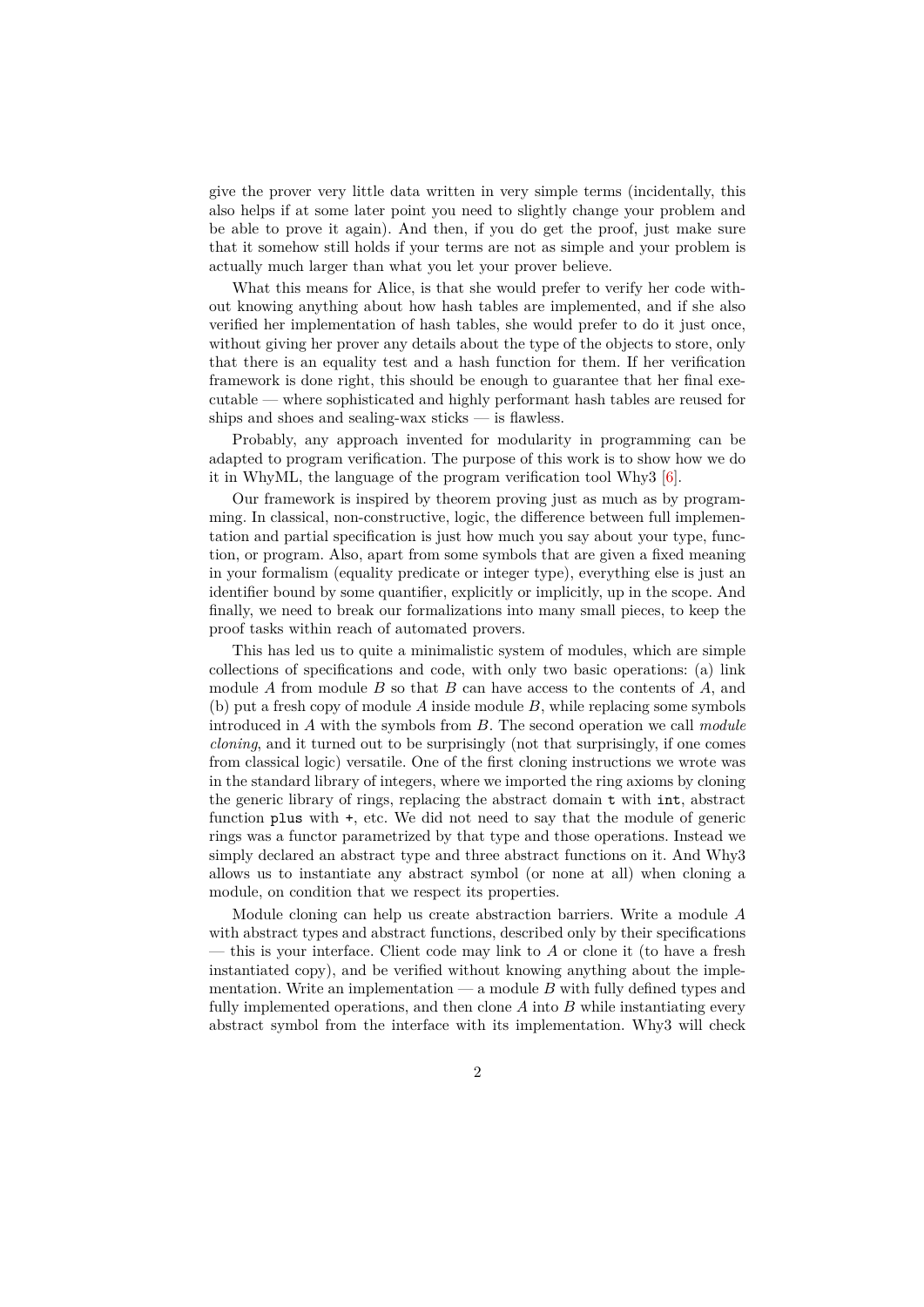the types and the side effects, and will generate verification conditions for you to prove in order to ensure that the implementation respects the interface.

Module cloning can help us implement generic code. Rings and integers cited above are just one example. Write a module *A* with all the parameters as abstract symbols — this is your functor. State (and prove) all the generic properties you may need. Clone *A* into the client code while instantiating the abstract symbols with concrete types and concrete operations. Why 3 will transfer all the properties you have proved in the generic module to the client code without requiring you to reprove them.

Below, we present the modules in WhyML (Section 2) and show their use on an example of a Bloom filter library (Section 3), where proofs performed in minimal contexts lead us to a fully implemented correct-by-construction C program (Section 4). The complete formalization of this case study is available at the companion web page <http://why3.lri.fr/isola-2020/>. Our account, though detailed, stays informal: we bring up the soundness properties of the framework but do not try to prove them.

# **2 WhyML Modules**

A building block of a WhyML development is a *declaration*. A declaration can introduce a data type, a mathematical symbol, a logical proposition or a program function. Some declarations provide full information about the symbols they introduce: the structure of a data type is fully exposed, a mathematical symbol is given a sound definition, a proposition is proved, a program function is implemented. Other declarations give us a partial view: we only get to know some fields of a data type, a mathematical symbol is only given a name and a type signature, a proposition is posited without a proof, and a program function shows its specification but the actual implementation is unknown. Mixing concrete and abstract declarations is best suited for program verification, as we get to freely choose the level of abstraction for each element involved. Of course, if we intend to obtain executable code at the end, we must be able to refine the abstract portions into concrete implementations, while preserving the properties obtained through proof.

Declarations are structured using *scopes* and *modules*. Scopes help us to manage namespaces. Let us say, we declare a function symbol f in a scope S:

```
scope S
  function f . . .
end
```
After closing the scope S, we can refer to f by using a qualifier:

**lemma** L: *. . .* S.f *. . .*

or by temporarily opening S inside a WhyML expression:

**predicate** p = *. . .* S.( *. . .* f *. . .* ) *. . .*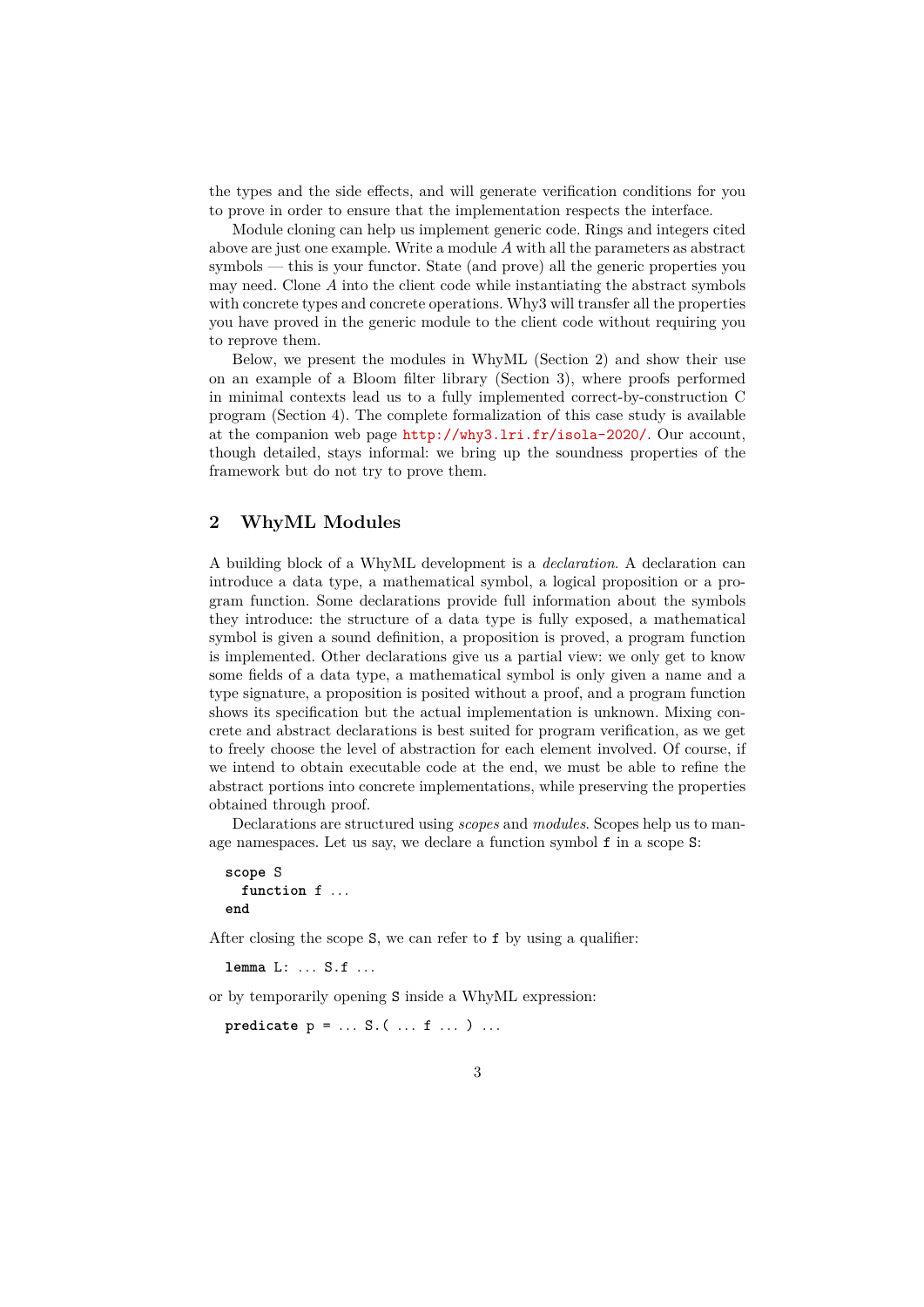or by importing S into the current namespace until the end of the current scope:

**import** S **constant** c = *. . .* f *. . .*

Sometimes we want to import a scope right away:

```
scope import T (* the same as writing 'import T'... *)
 predicate q ... (* \dots right after closing the scope *)
end
```
This is useful if there is some other symbol named q declared in the current scope. WhyML forbids giving the same name to two symbols declared in the same scope, but permits shadowing with imported names.

Scopes can be nested and reopened. They are only used for name resolution and do not affect the logical or operational semantics of WhyML declarations.

Modules, on the other hand, provide the semantic structure of a WhyML program. Each module contains a sequence of declarations and scopes and references to other modules. These references are of two kinds.

First, a module N can bring another module M in its logical context, and thus get access to the contents of M, through the operation **use**:

| module M                | module N              |
|-------------------------|-----------------------|
| type t                  | use M                 |
| function $h(x: int): t$ | constant $d: t = h 5$ |
| end                     | end                   |

Module M shares its contents with all modules that **use** it, either directly or indirectly. For example, if some third module **use**s both M and N, it will get access to the same type t and function h through both of them.

The other way to reference a module is by *cloning* it. This operation makes a full copy of the contents of the cloned module while simultaneously replacing some of its abstract symbols with suitable refinements:

```
module P
  clone M
  constant e: t (* this is not the same type as t in M *)
end
module Q
  clone M with type t = int
  lemma idem: forall z: int. h (h z) = h z (* h returns int *)end
```
When cloning M in the module P above, the programmer does not specify any substitution to be performed. Thus the contents of M is copied into P verbatim. However, the copied declarations are now part of P and they are distinct from the original declarations in M. If some other module **use**s both M and P, it will get two different types named t: one from M and another from P.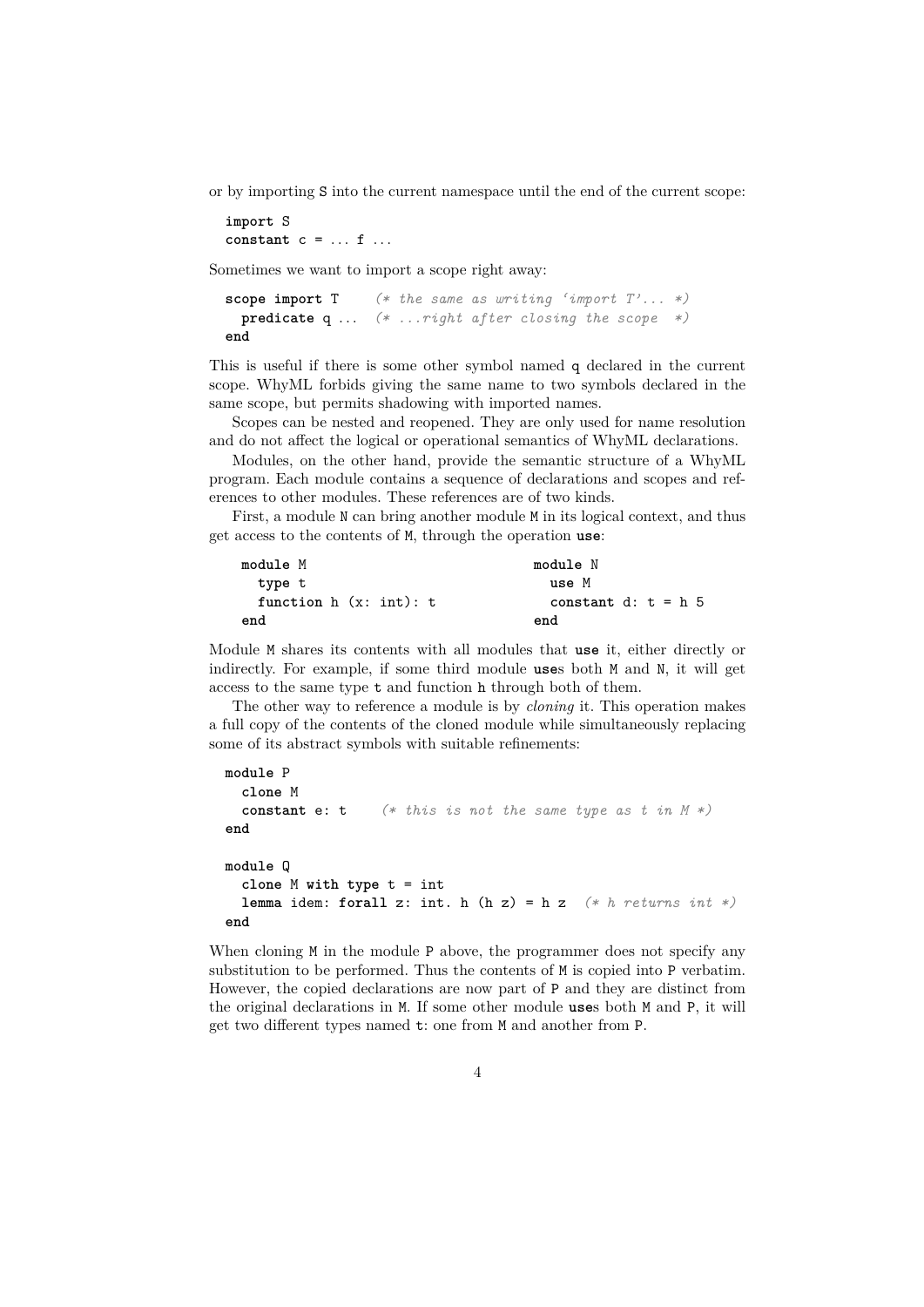As for the module Q in the same example, it copies the contents of M while replacing every occurrence of the type t with int. Since type t is abstract, this substitution is allowed. Still, if M contains any axioms about t, they may come in contradiction with the properties of type  $int$  (e.g., t could be axiomatized as a finite type in M), thus creating an inconsistency. This is why all axioms from a cloned module appear by default as *lemmas* in the cloning module, obliging the programmer either to prove them or to deliberately override the default.

Cloning a module does not affect the symbols that were added to it through the **use** command. For example, if we clone module N, we get access to the same type t and function h as if we have **use**d module M directly. Informally, one can see **use** as creating a window into another module. On the other hand, the symbols introduced with **clone** belong to the cloning module (and Why3 does actually put the instantiated declarations inside the cloning module), and thus can be further instantiated during subsequent **clone** commands. For example, one can write **clone** P **with type** M.t = real.

When we **use** or **clone** a module, we introduce new symbols to the logical context and thus, new names. In their shortest form, with no modifiers, both **use** and **clone** will put these names in a new scope, named after the module in question, and import that scope. Operations **use export** and **clone export** do not open a new scope, and put all the new names in the current namespace instead. For example, module P above can be equivalently written as follows:

```
module P
 scope import M (* gets the name of the cloned module *)
   clone export M
 end
 constant e: t (* we can also write 'M.t' here *)
end
```
We can choose a different name for the new scope by writing **use** M **as** A or **clone** M **as** B. In this form, the new scope is not imported automatically:

```
module P_alt_1
 clone M as B (* scope B is not imported *)
 constant e: B.t (* qualifier is required *)
end
```
unless we add the **import** modifier:

```
module P_alt_2
 clone import M as B (* scope B is imported *)
 constant e: t (* both 't' and 'B.t' work *)
end
```
It is important to note that module names can only appear in **use** or **clone** operations. In particular, it is impossible to refer to a symbol from a module that has not been added to the current context either through **use** or through **clone**. Once it is done, the scope structure will determine the fully qualified name for each symbol that came with that module.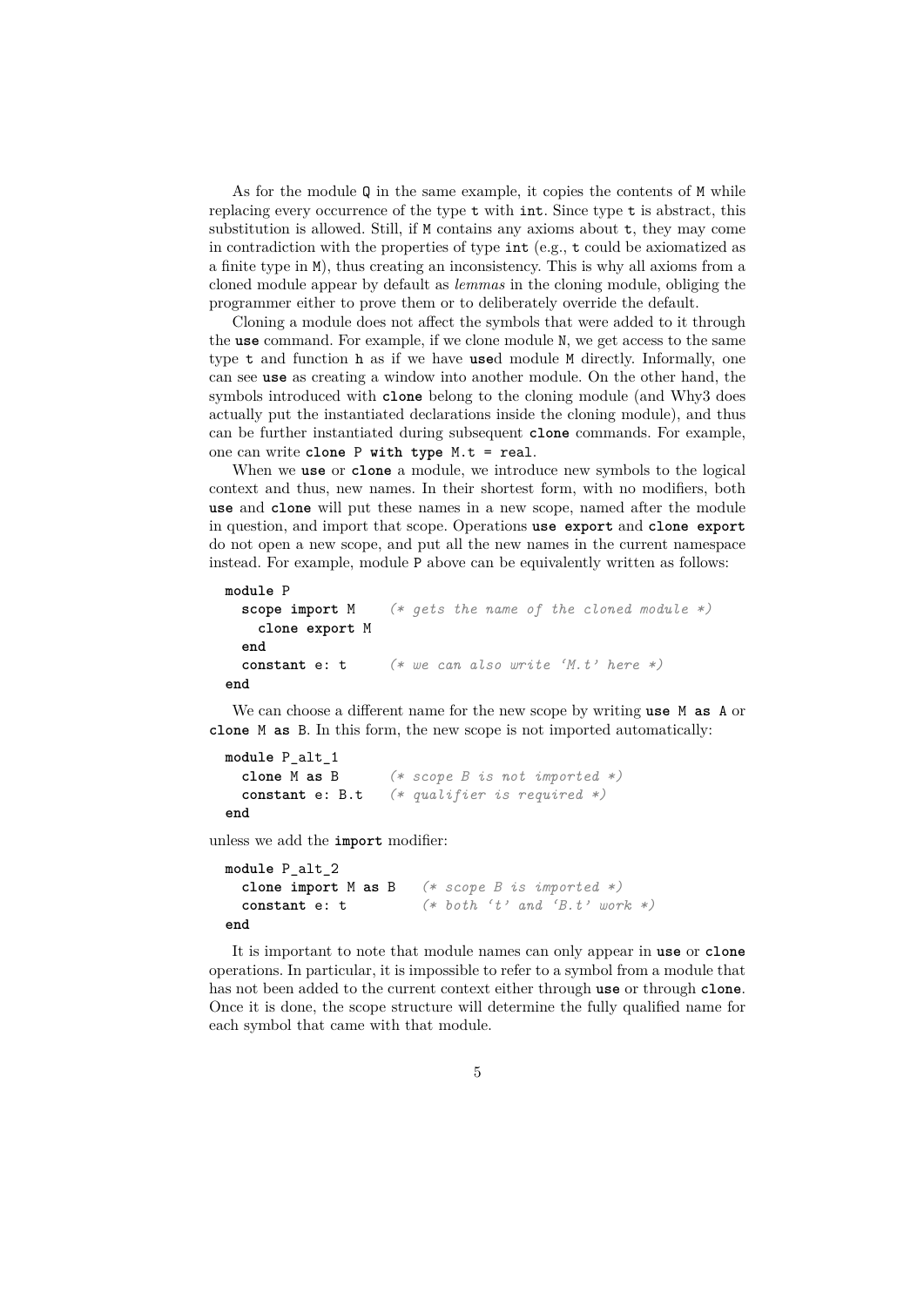In what follows, we discuss in more detail various aspects of cloning, paying most attention to the checks and verifications required to ensure the soundness of symbol instantiations. The cloning mechanism guarantees that all properties that have been established in the module being cloned — proved lemmas, verified program contracts, etc. — stay valid after instantiation and can be incorporated into the cloning module without creating a contradiction. This does not mean that cloning a module is always a conservative extension: as we have seen earlier, Why3 does not guarantee that the instantiated *axioms* of the cloned module are consistent with the current logical context (which is why it incites the programmer to prove them after instantiation). However, whatever has been *proved* in the cloned module must stay provable after cloning.

We call "original" the module being cloned and the symbols declared in it: type symbols, mathematical symbols, program symbols, etc. The substitution in a **clone** operation we call a "refinement", the original symbols on the left-hand side being "refined", and the ones on the right-hand side, which replace the originals in the cloned declarations, being "refining". Symbols that are given a full definition in the original module cannot be refined, and are simply transferred into the new context. Their definitions, however, are still instantiated with respect to the cloning substitution, similarly to how in module  $\mathbf Q$  above, type  $\mathbf t$  is replaced with int in the signature of the cloned function h.

*Type declarations.* Fully defined types in Why3 are sum types, non-private records, type aliases, and special numeric types:

```
type list 'a = Nil | Cons 'a (list 'a)
type ref 'a = { mutable contents : 'a }
type point = (real, real)
type int8 = <range -128 127>
```
Being fully defined, these types cannot be replaced by cloning instructions. The only refinable types are private records:

**type** queue 'a = **private** { **ghost mutable** elts: list 'a }

WhyML programs can read the values of private records' fields, but cannot directly construct such records or modify their mutable fields through a direct assignment. Instead, a module that declares a private type like queue should also declare functions to create and manipulate the objects of this type: allocate a new empty queue, add an element to a queue, etc. These functions ought to be implemented in the refining modules that provide a full definition for the type.

A type without definition is considered to be a private record with no fields:

**type t**  $(*$  *the same as 'type*  $t = private$   $\{f' * \}$ 

A private type whose fields are all ghost (meaning that they can only be used in specifications and in ghost computations, but cannot influence the observable program behaviour) is called "abstract". For example, the definition of type queue above can be equivalently written as follows:

**type** queue 'a = **abstract** { **mutable** elts: list 'a }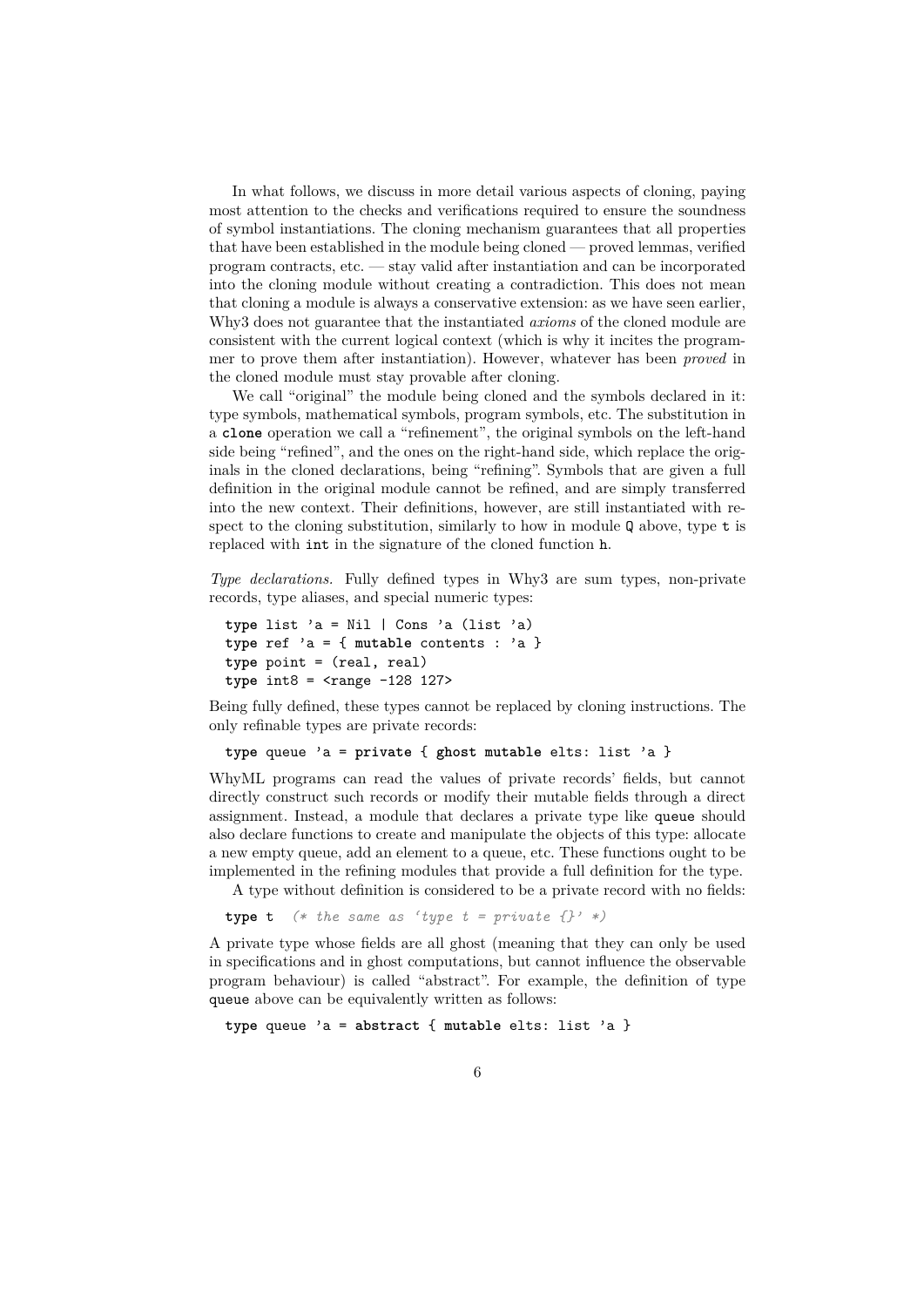Both private and non-private records can be equipped with a type invariant:

**type** clock = **abstract** { **mutable** h: int; **mutable** m: int } **invariant** {  $0 \le h \le 24$  /  $0 \le m \le 60$  }

A type invariant is essentially an axiom that restricts possible values of the fields of a record type. Only the variables representing these fields are allowed to be free in the invariant; the quantifiers over the new type are also forbidden. Why3 requires type invariants to be satisfiable and generates appropriate proof obligations. Private records, records with mutable fields, and records with type invariants cannot be recursive in WhyML.

A cloning operation can instantiate a private record with a different type. The following restrictions apply:

- 1. The refining type must have the same number of type parameters as the original type.
- 2. All fields of the original type must be present in the refining type and have the same type. Here, as before, "the same type" is meant modulo instantiation: that is, if the field's type in the original record is ref t and the cloning substitution replaces t with int, the corresponding field in the refining type must have type ref int.
- 3. A mutable (respectively, immutable) field in the original type must be mutable (respectively, immutable) in the refining type.
- 4. A ghost field in the original type may become non-ghost in the refining type but not vice-versa.
- 5. New fields can be added, which can be mutable and/or ghost. Mutable fields, however, can only be added when the original type is explicitly declared as mutable or has mutable fields of its own.
- 6. The (instantiated) original invariant must hold for each value of the refining type; Why3 generates an appropriate proof obligation. One possible way to satisfy this requirement is to include the original invariant in the invariant of the refining type.
- 7. An original field with a mutable type that is not mentioned in the original type invariant cannot occur in the invariant of the refining type either.

The last item deserves some discussion. Let us consider the following declaration:

```
type ptr 'a = private { segment: array 'a;
               mutable offset: int }
```
and a variable p of type ptr. Since ptr is private, modification of the mutable field p.offset is only possible through abstract functions operating on values of type ptr. What about p.segment, an immutable field containing a mutable value? One possibility is to treat it in the same way as p.offset, that is, to forbid direct modification of the array. Another is to allow writes into p.segment. In the latter case, however, we must ensure that any such write does not break the invariant of the ptr type. The problem, of course, is that ptr is a private type and its invariant can be strengthened during refinement. Since we do not know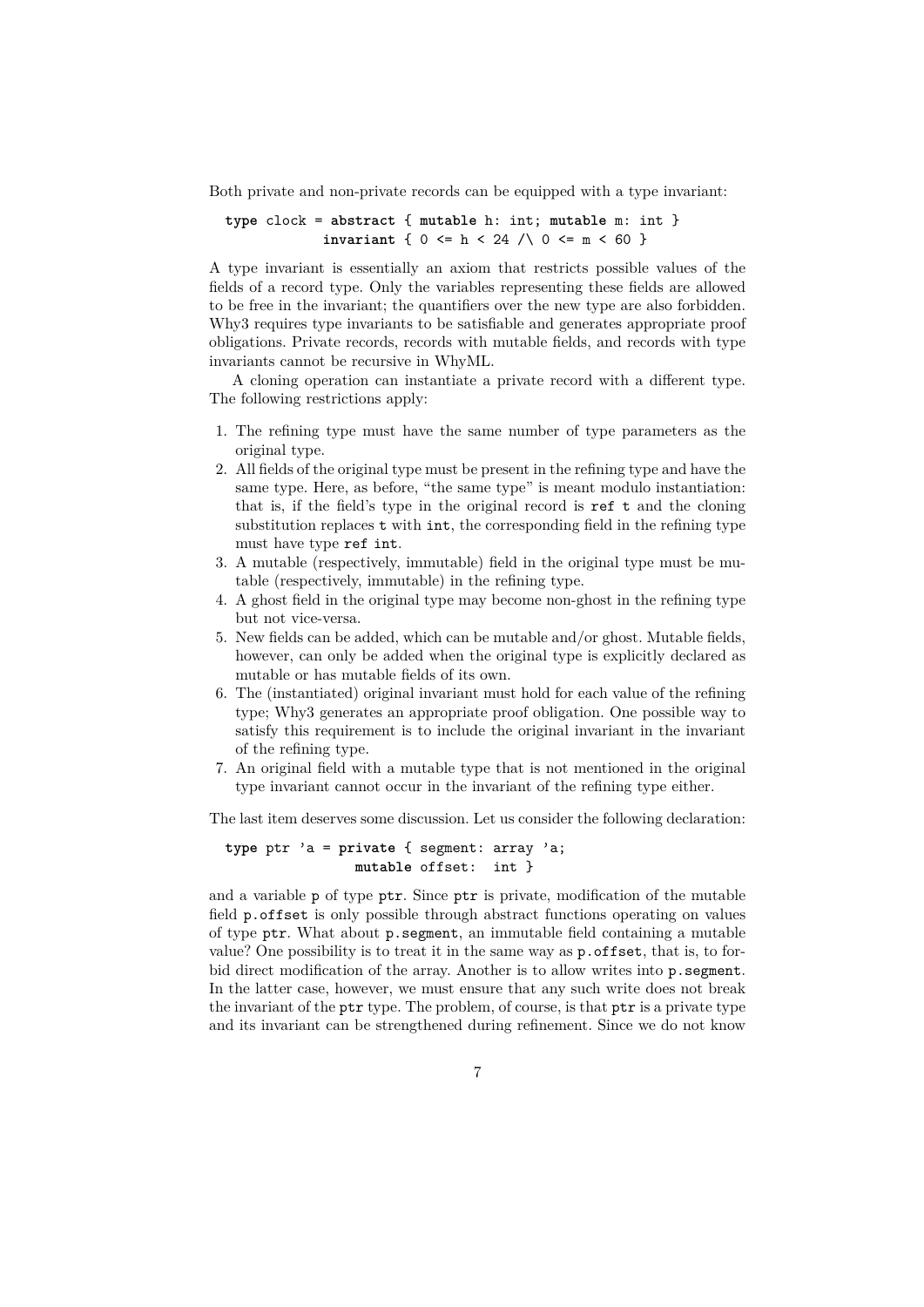the full invariant of ptr right now, we cannot formulate an invariant preservation condition for the writes into p.segment. We can work around this problem by forbidding to constrain the values of the segment field in the current and *all future* type invariants of ptr, so that no state of p.segment can break the integrity of p. An easy way to ensure this is to forbid mentioning the field in the invariant altogether.

Thus, the presence or the absence of a field with a mutable type (such as segment) in the type invariant of a private type serves as an indication of the user intention: If the field is mentioned in the type invariant (even in a trivially tautological way, like segment = segment), then it becomes non-modifiable<sup>2</sup>; otherwise, it can be written into, but must not appear in the invariants of the refining types, ensuring that modifications are always safe.

*Mathematical functions and predicates.* Here, the rules are simple, because functions and predicates in WhyML are either provided with a (consistent, total, and unambiguous) definition:

```
predicate mem (x: 'a) (l: list 'a) = match l with
  | Nil -> false
  | Cons y r -> x = y \setminus mem x r
  end
```
or declared as abstract symbols, with only their name and type signature:

```
function length (s: string) : int
```
The defined functions and predicates cannot be refined and their definitions are simply transferred to the current module. An abstract function or predicate is refinable, and the refining symbol must have the exact same type signature modulo instantiation.

For example, the following module clones module M above, and refines both type t and function h:

```
module R
 use list.List
 function singleton (n: int) : list int = Cons n Nil
 clone M with type t = list int, function h = singleton
end
```
Refinement of functions and predicates does not produce proof obligations.

*Logical propositions.* Axioms, lemmas, and goals are not refinable: they cannot be replaced with some other propositions. However, Why3 allows the programmer to specify how they should be treated in the cloning module.

The goals in the original module are not transferred to the current module at all. Indeed, they have already been proved in the original module and thus

<sup>&</sup>lt;sup>2</sup> In this case, due to the specifics of state handling in WhyML, not even abstract functions are allowed to announce a potential write in the segment field, which limits the usefulness of this kind of construction. This may be relaxed in the future.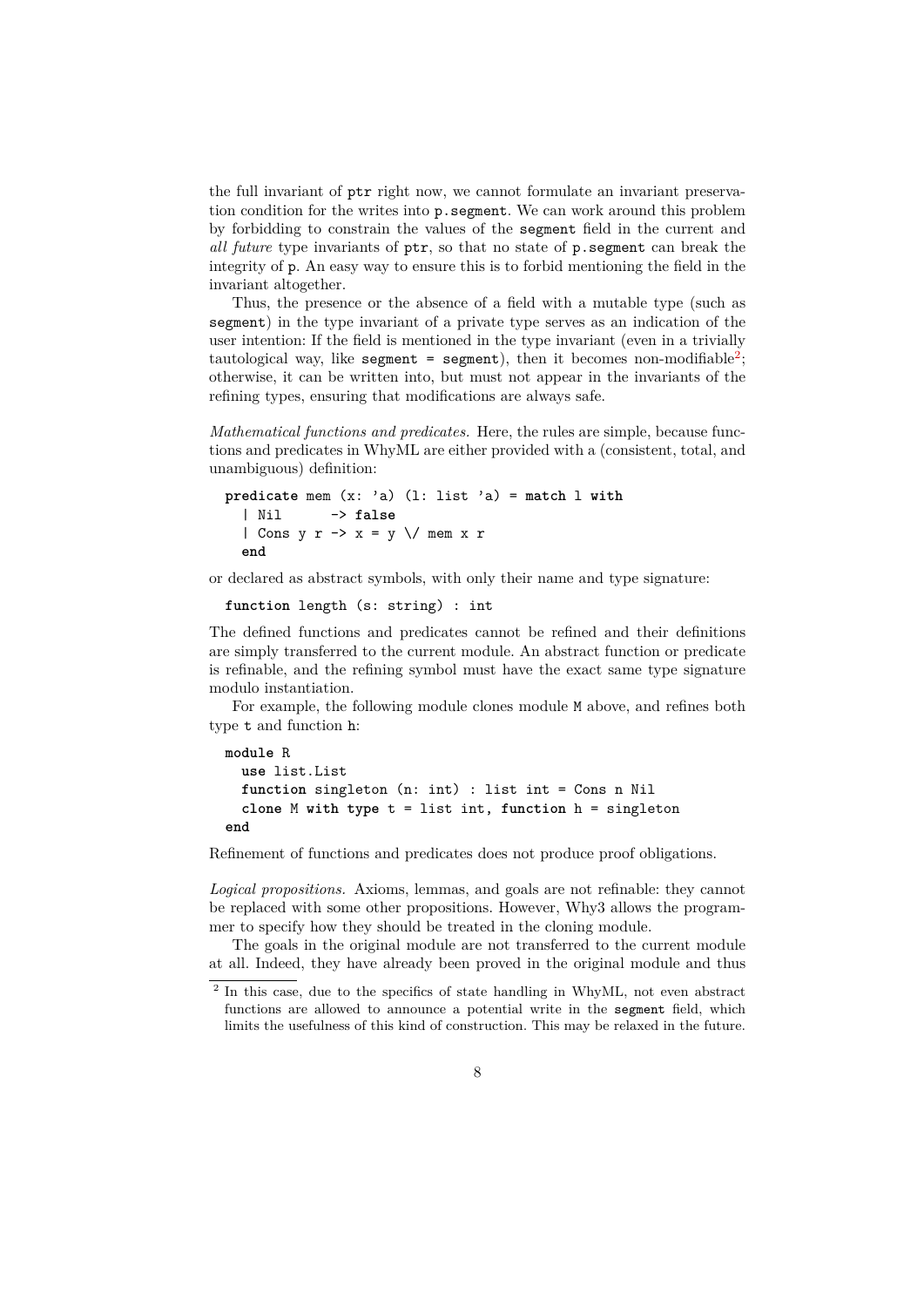do not need to be reproved after instantiation. And since they are not added to the logical context as premises (contrary to lemmas), the cloning module has no need for the original goals.

The original lemmas are cloned as lemmas; however, since they have already been proved in the original module, Why3 will not generate a proof obligation for them. If we do not want to keep a cloned lemma as a premise in the logical context (e.g., because it duplicates an existing premise), we can "recast" it as a goal by writing **with goal** L in the cloning substitution (where L is the name of the original lemma). Then lemma L will not be copied to the current module.

Axioms require caution, because, as we have noted above, simply copying an original axiom into the new context may create an inconsistency. To prevent this from happening, WhyML clones axioms as lemmas by default (and generates proof obligations for them), and the programmer must explicitly specify which axioms of the original module are to be kept as axioms:

#### **clone** relations.PreOrder **with axiom** Refl, **axiom** Trans

This instruction clones the PreOrder module from the file relations.mlw from the standard library of Why3. It adds to the current module declarations of a new abstract type t and a new binary relation rel on t together with the axioms of reflexivity and transitivity of rel.

When cloning modules with numerous axioms, listing all of them would be tedious. Therefore, WhyML provides a shortcut **with axiom** . which preserves every axiom in the original module unless it is converted into a lemma or a goal elsewhere in the cloning substitution.

*Program functions.* Only the abstract program functions, characterized by their type signature and their contract, can be refined in a cloning substitution. However, due to the large variety of possible side effects in the original and refining functions, the required checks are rather complex. For example, consider the code in Figure 1 (we omit the references to the standard library of lists). The Queue module declares an abstract type of mutable queues and an abstract enqueuing function. The TwoListQueue module implements the queue type and the enqueue operation, and then clones Queue, refining the two symbols.

After checking the correctness of the type refinement (remember that in an abstract record all fields are ghost and thus field elts is allowed to stay ghost in the implementation), Why3 proceeds to the refinement of enqueue.

The procedure starts with instantiating the prototype of the original abstract function. This step does not take the refining function into consideration; in fact, the same rules are applied when we simply transfer an abstract function into the cloning module without refining it. Prototype instantiation is non-trivial because the types in the original type signature, notably those involved in the side effects, may have been refined, revealing new mutable fields and new fields with mutable components. This is the case in our example: the modified parameter q has gained two new mutable fields, front and back.

Why3 applies the following rules when instantiating the "writes" annotations for the modified mutable values whose type is refined (remember that all side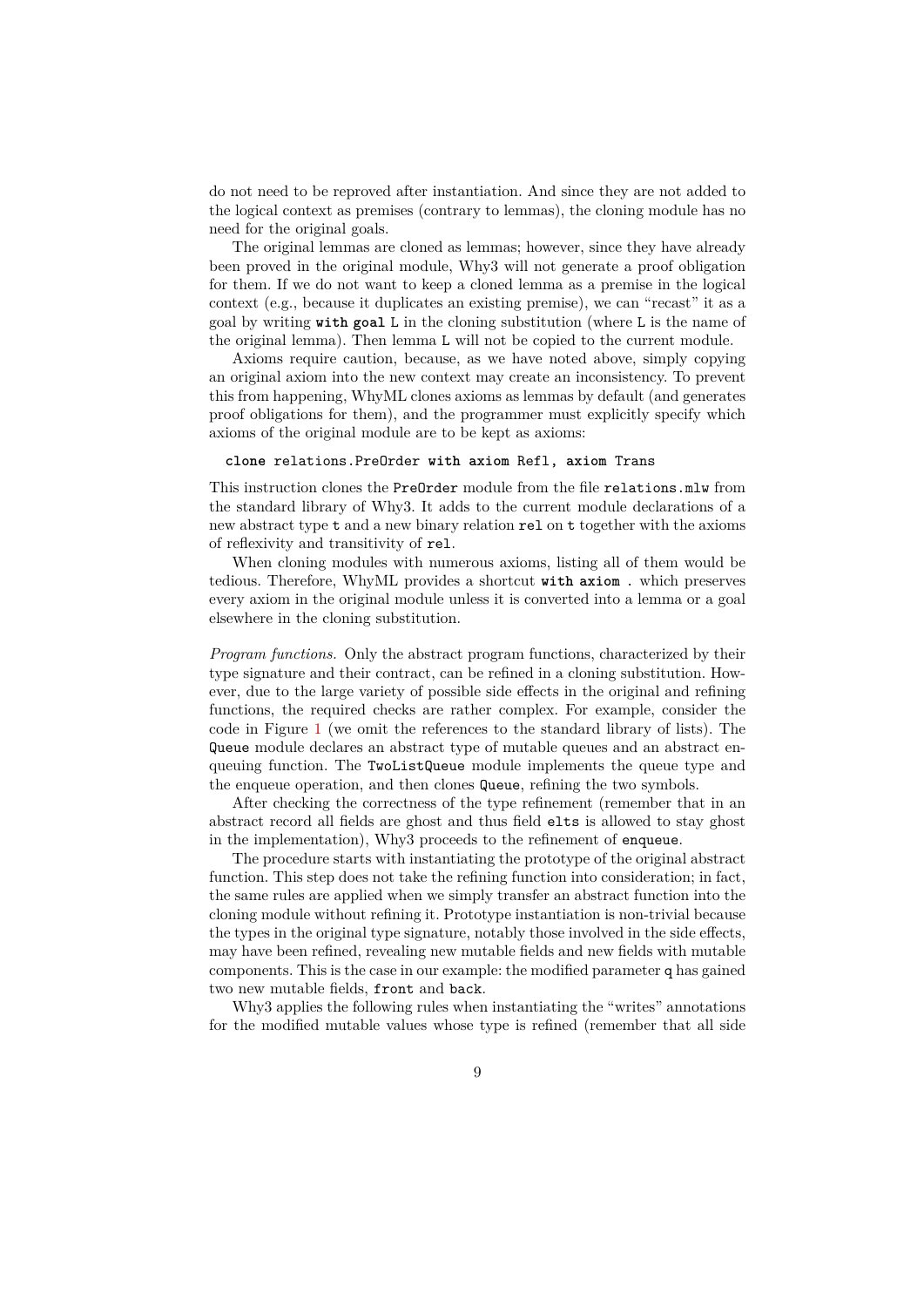```
module Queue
  type queue 'a = abstract { mutable elts: list 'a }
  val enqueue (q: queue 'a) (x: 'a) : unit
    writes { q.elts }
    ensures { q.elts = (old q.elts) ++ Cons x Nil }
end
module TwoListQueue
  type queue 'a = { mutable front: list 'a;
                   mutable back: list 'a;
              ghost mutable elts: list 'a }
    invariant { elts = front ++ reverse back }
  let enqueue (q: queue 'a) (x: 'a) : unit
    writes { q.back, q.elts }
    ensures { q.elts = (old q.elts) ++ Cons x Nil }
  =
    q.back <- Cons x q.back;
    q.elts <- q.elts ++ Cons x Nil
  clone Queue with type queue = queue, val enqueue = enqueue
end
```
**Fig. 1.** Queues: interface and implementation.

effects in these annotations are latent and do not have to actually happen in any implementation):

- 1. All original mutable fields marked as written in the original prototype are considered written in the instantiated prototype.
- 2. All original fields not marked as written in the original prototype are not considered written in the instantiated prototype.
- 3. All new mutable fields are considered written in the instantiated prototype.
- 4. All mutable components of the new fields are considered written in the instantiated prototype.

Mutable values that are not modified in the original prototype, are not modified in the instantiated prototype either, regardless of how their type is refined.

According to these rules, the instantiated prototype of the original function enqueue is as follows:

```
val enqueue (q: queue 'a) (x: 'a) : unit
 writes { q.front, q.back, q.elts }
 ensures { q.elts = (old q.elts) ++ Cons x Nil }
```
Indeed, q.elts is considered written, as it was already marked as such in the original prototype (rule 1). The fields front and back are added to the write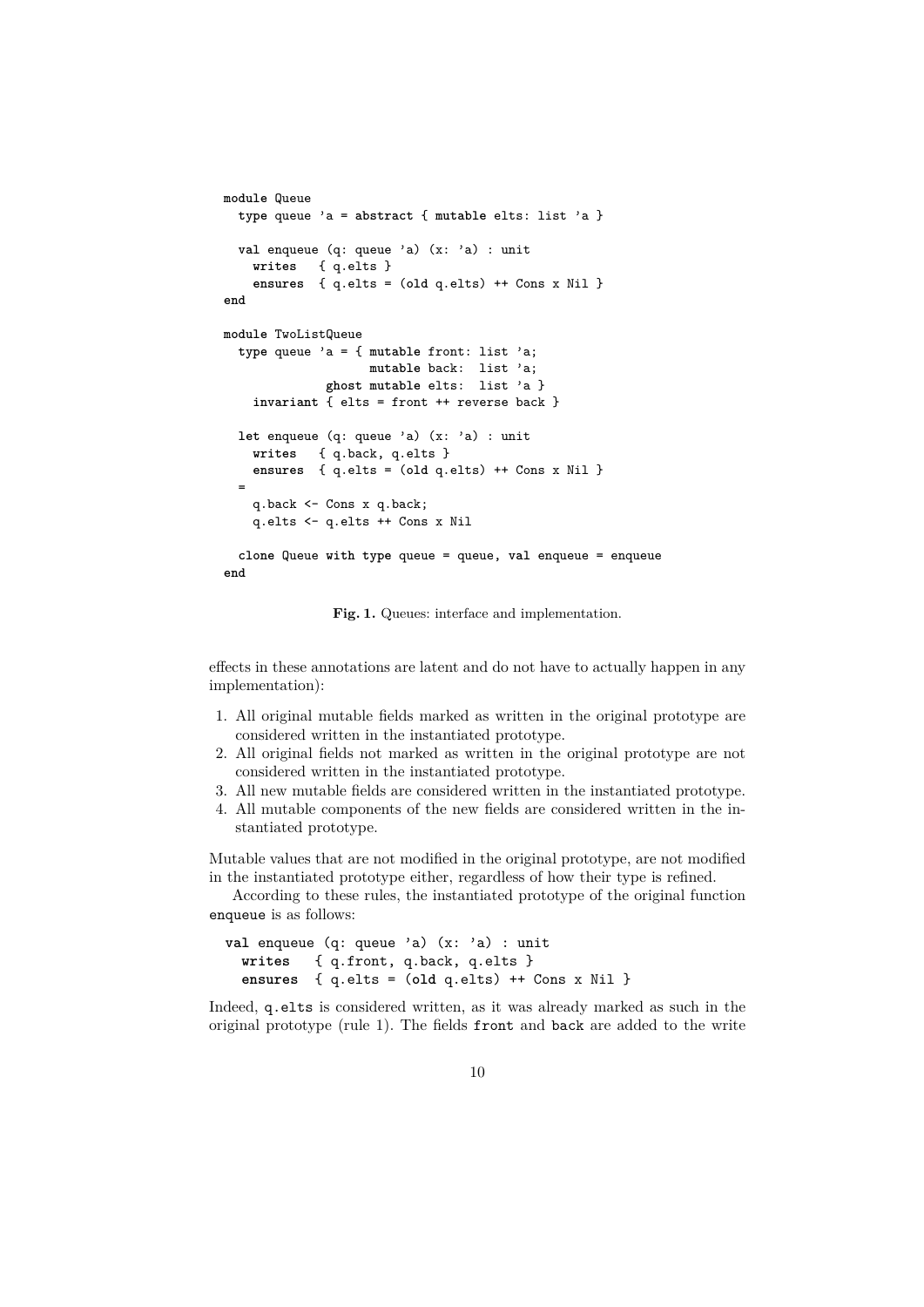effect, since they are new mutable fields in a modified parameter q (rule 3). If the added fields front and back were not mutable but had a mutable type (say, array 'a), they would also appear in the instantiated effect by rule 4.

To sum up, the instantiated effect annotation stays the same with respect to what is known by the original module. However, each announced write effect extends to all added fields of the affected values. This allows the implementations of the original enqueue function to modify the new fields front and back.

Now that we have the instantiated prototype of the original abstract function, we need to compare it with the proposed refinement and verify that the instantiation is legal. This requires multiple checks:

- 1. The type signatures must coincide.
- 2. Ghost parameters of the original should be ghost in the refinement (an implementation cannot depend on ghost data passed from the client code).
- 3. Ghost results of the refinement should be ghost in the original (an implementation cannot pass ghost data to client code unbeknown to it).
- 4. The refining function must not have effects unlisted in the instantiated prototype of the original.
- 5. The refining function must not create memory aliases that are not required by the original.
- 6. The refinement must satisfy the instantiated contract of the original, that is, have a weaker (or equivalent) precondition and a stronger (or equivalent) postcondition.

In order to check these conditions, Why3 creates and verifies (and then throws out) a WhyML function whose specification comes from the instantiated original prototype and whose implementation consists in calling the refining function with the same parameters. The type-checking system of Why3 and its verification condition generator perform the necessary checks and produce an appropriate proof obligation for the last item. In the case of enqueue, this proof obligation is an easily provable tautology.

While the rules for prototype instantiation introduce new latent write effects, these effects only concern the values that are already marked as modified in the original prototype, and they are limited to the new fields. Since a caller of the abstract function only knows the fields in the original type declaration, it can only observe a modification in the new fields as a non-specific change of the whole value — which is covered by the effect annotation in the original prototype.

It is crucial for the soundness of cloning that no aliases exist between the values accessible to the caller and the "hidden state" represented by the added fields. Such an alias can only be created through a refinement of an abstract program function in the original module, and this is prevented by rule 5 above.

In the next section, we show how to use modules in a fully developed example, going from abstract specifications to executable C code. In particular, we demonstrate how module cloning expresses: (a) the relation between an interface and an implementation; (b) the relation between a generic module and its parameters; and (c) specialization of a generic module.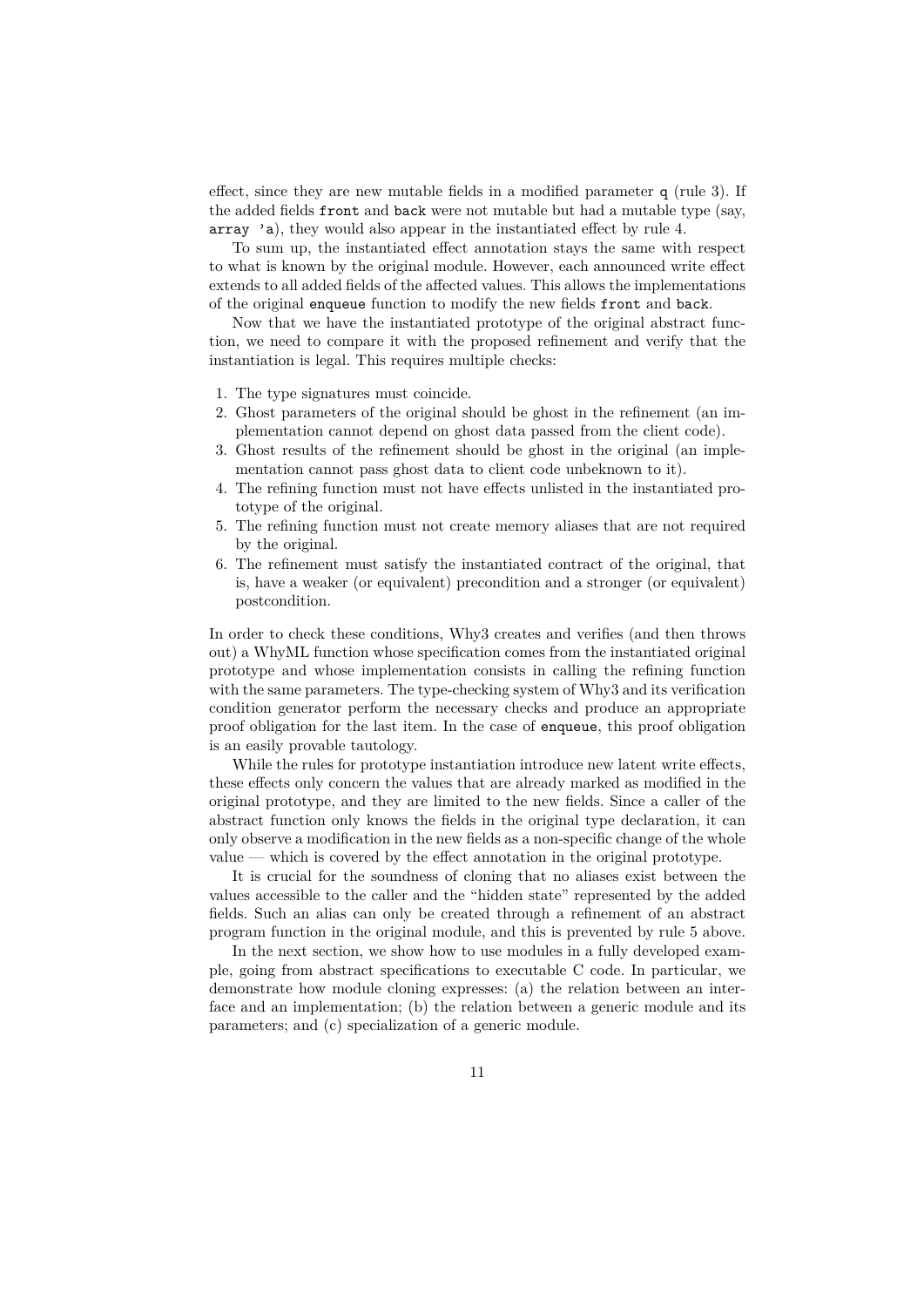

**Fig. 2.** A Bloom filter for integers, using  $m = 19$  and  $k = 3$ .

#### **3 Example: Bloom Filters**

A Bloom filter [4] is a data structure that implements a set and provides two operations: one to insert an element into the set and one to query the presence of an element in the set. The latter must always give a correct positive answer for elements that have been indeed inserted into the set, but it may return a false answer for the elements not in the set. In other words, false positives are allowed but false negatives are not.

A Bloom filter makes use of a bitmap (a Boolean array) of a given size *m* and of *k* hash functions  $h_1, \ldots, h_k$  mapping the elements to integers between 0 and  $m-1$ . When inserting an element *x*, we set the bits at indices  $h_1(x), \ldots, h_k(x)$ . When querying the presence of *x*, we return true if and only if *all* bits at indices  $h_1(x), \ldots, h_k(x)$  are set.

Figure 2 illustrates a Bloom filter for integer elements where we use an array of 19 bits and 3 hash functions  $h_1(x) = 34x$ ,  $h_2(x) = 55x$ , and  $h_3(x) = 89x$  (all considered modulo 19). We insert three elements into the set, namely 21, 42, and 64. It results in seven bits being set (bits at indices 3, 5, 7, 10, 11, 14, and 15 in the array). If we now query the filter for the element 82, it reports that it is not in the set. Indeed, element 82 is mapped to bits 2, 7, and 14 and, though bits 7 and 14 are set, bit 2 is not and thus 82 does not belong to the set. But if we now query the filter for the element 80, it checks for bits 3, 11, and 14, which are all set, and thus reports that 80 belongs to the set. This is a false positive. If we query the filter for all elements between 0 and 99, it reports 17 positives: the three elements we added and 14 false positives. For the remaining 83 elements, we know for sure they do not belong to the set.

Despite being imprecise, a Bloom filter is a genuinely useful data structure. One good application is the following. Say we are implementing a storage whose operations are expensive, because they involve disk or network access. A Bloom filter can be conveniently placed between the storage and its client. When an element is added to the storage, it is added to the filter as well. Whenever the storage needs to be queried, we first query the filter. If the filter reports that the element is not in the storage, the answer is guaranteed to be correct and we avoid a costly operation. By themselves, Bloom filters are efficient data structures, in both space and time. With suitable choices of *m* and *k*, a Bloom filter can achieve an error ratio less than  $1\%$  with less than 10 bits per element [13].

It is worth pointing out that unlike a traditional hash table, a Bloom filter cannot be resized to accommodate an increasing number of elements. Indeed, the elements themselves are not kept in the Bloom filter and thus there is no way to rehash them into a larger array. This means that we must make an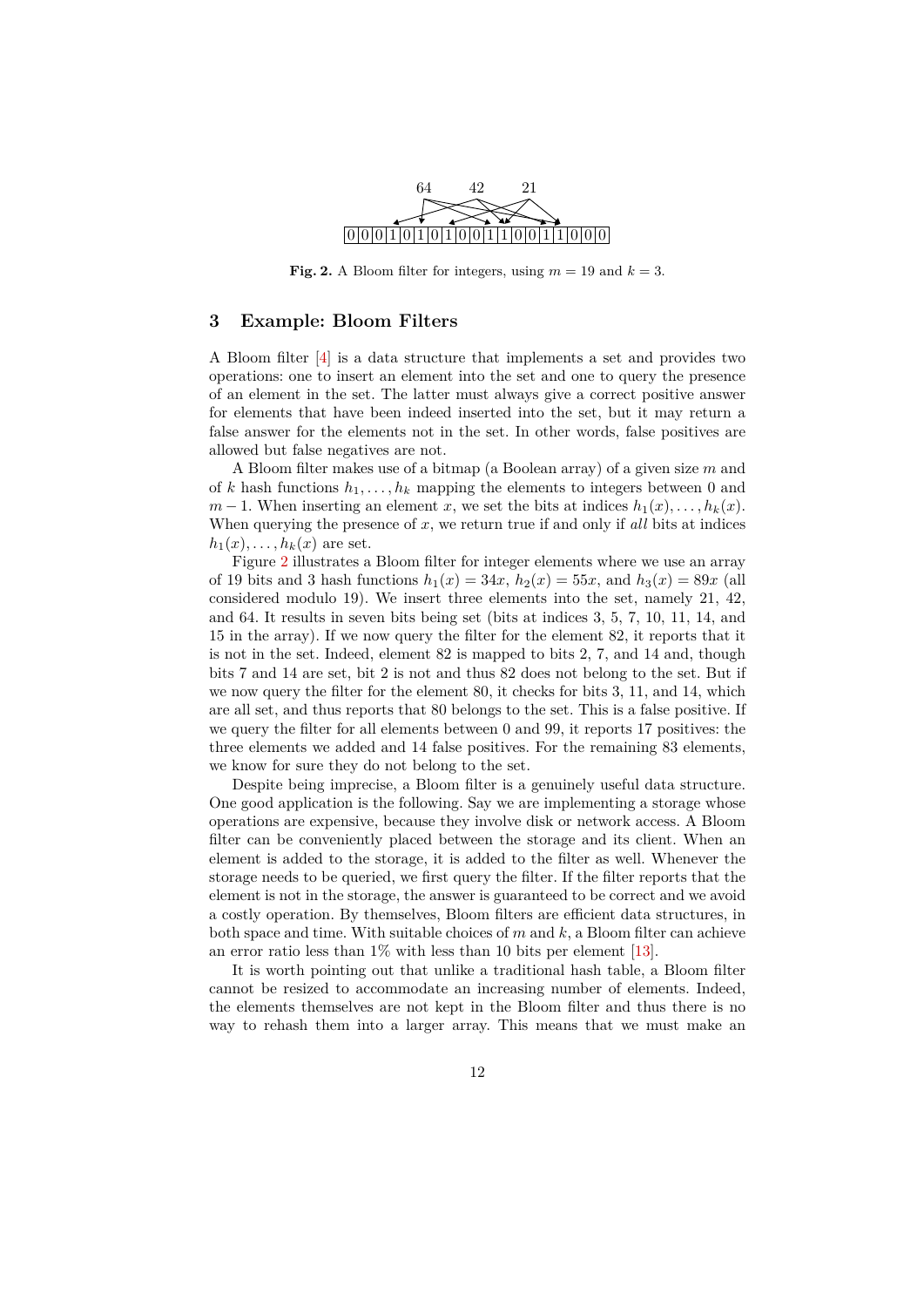

**Fig. 3.** Bloom filters in Why3: the module map.

estimation of the expected size of the element set in advance, and pick the value of *m* accordingly. Similarly, there is no way to remove an element from a Bloom filter. Indeed, by clearing the bits corresponding to an element, we could remove other elements from the set, which would make the filter unsound. This is not a problem, since removing an element from the actual storage without updating the Bloom filter would merely lead to another false positive, which is allowed. If need be, the filter can be reconstructed from the storage on regular intervals, without compromising the asymptotic complexity.

Let us implement a Bloom filter with Why3. Our final objective is to get a verified C library of Bloom filters. We decompose the code into eight modules, shown in Fig. 3. Notice that the verbs "requires", "implements", and "instantiates" are all realized using the **clone** operation, as will be demonstrated throughout this section. Here is a short overview of the diagram:

- **–** On the left side of the figure, we have three modules related to Boolean arrays. Module BoolArray is an interface and modules BAchar and BAint32 are two implementations of this interface. The former implements a Boolean array rather naïvely, using one byte per element. The latter uses an array of 32-bit integers, using one bit per element.
- **–** On the central part of the figure, we have three modules related to filters. Module Filter is an interface. It provides an abstract data type and three operations create, add, and mem. Module BloomFilter implements Bloom filters on the basis of various parameters: an implementation of Boolean arrays, values for *m* and *k*, a data type for the elements, and a set of hash functions. Then module BFstring instantiates all these parameters to get a fully implemented Bloom filter for strings.
- **–** Finally, on the right side of the figure, we have two modules to make a quick test of the library. Module GenericClient uses the interface Filter to build a filter and perform a few additions and membership queries. Then module Client instantiates this generic client using module BFstring.

The four modules at the bottom of the figure are fully implemented and can be translated to compilable C code (this is described in the next section).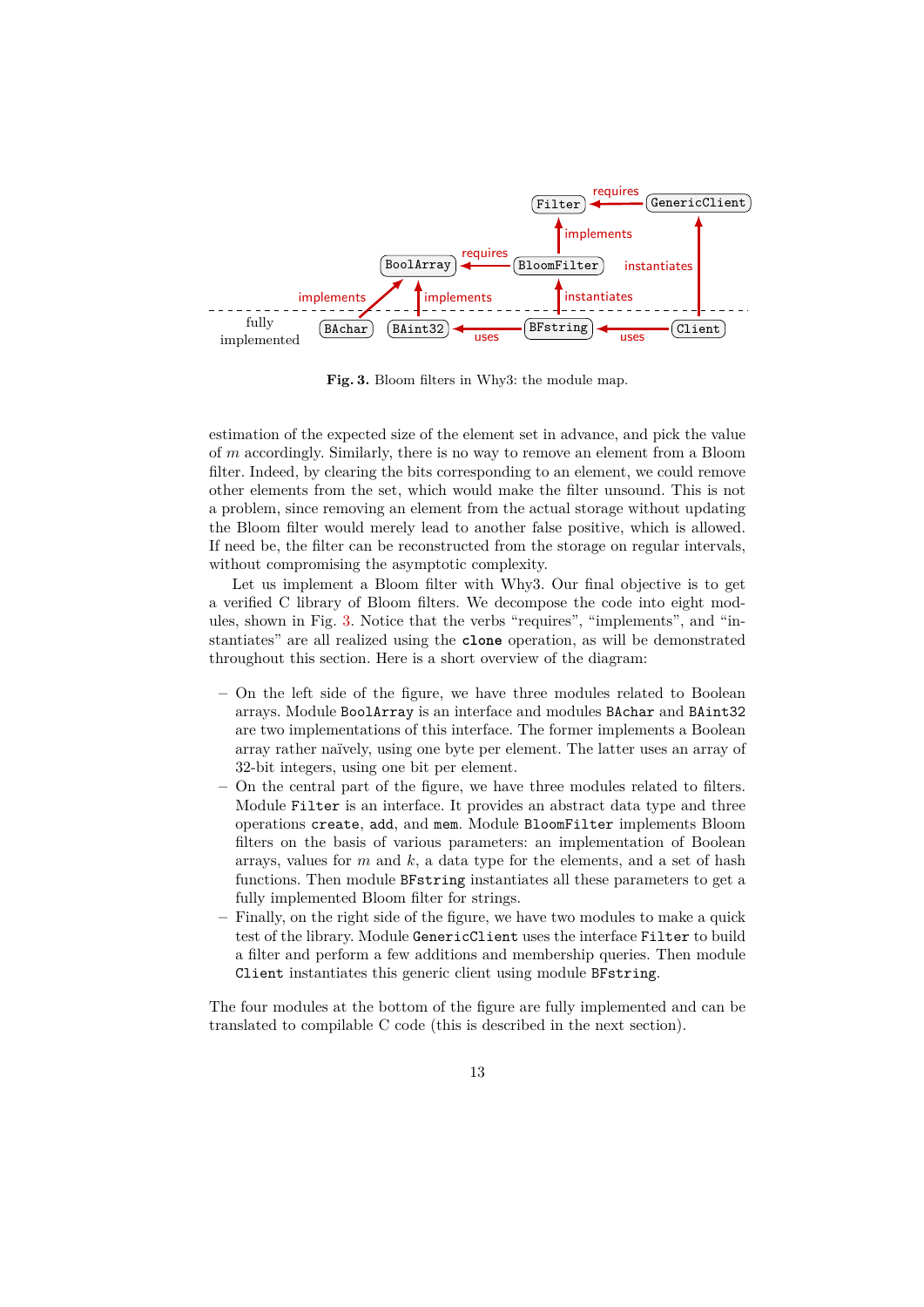*Boolean arrays.* We start with an interface BoolArray, which declares a type t together with three operations create, get, and set.

```
module BoolArray
 type t = abstract { mutable contents: seq bool; }
 val create (size: uint32) : t
 val get (a: t) (i: uint32) : bool
 val set (a: t) (i: uint32) : unit
end
```
We omit various details here, such as the modules imported from the standard library and the contracts for the three operations. The type t is an abstract record data type, with a single field named contents. Since all fields of an abstract type are ghost, the field contents can be used within any specification element, such as a function contract, but cannot be used in actual computation in the code. In other words, it serves as a *model* for the type t, but not as a part of its implementation. This model is a sequence of Boolean values (type seq, from Why3 standard library, can be seen as a purely applicative array) and this is all we need to provide suitable contracts to our three operations. For instance, operation get is given the following contract:

```
val get (a: t) (i: uint32) : bool
  requires { i < length a.contents }
  ensures { result = a.contents[i] }
```
For convenience, WhyML allows us to declare contents a coercion symbol, so that we can write simply a instead of a.contents. Module BoolArray does not incur any verification condition.

We now provide two different implementations of this interface. We start with a rather simple implementation with one byte per bit. We do this in a separate module BAchar. It also contains declarations for a type t and three operations create, get, and set.

```
module BAchar
 type t = { mutable ghost contents: seq bool;
                                arr: ptr uchar; }
    invariant { ... }
 let create (size: uint32) : t = ...
 let get (a: t) (i: uint32) : bool = ...
 let set (a: t) (i: uint32) : unit = ...
  ...
```
This time, however, our types and functions are fully implemented. Type t is still a record data type with a ghost field contents. But it also contains a non-ghost field arr that holds a pointer to an array of bytes (type uchar from Why3 standard library). A gluing invariant (omitted here) makes the connection between field contents (the model) and field arr (the implementation). The type t is not abstract anymore, which means we are now allowed to construct instances of that type. This is precisely what function create does.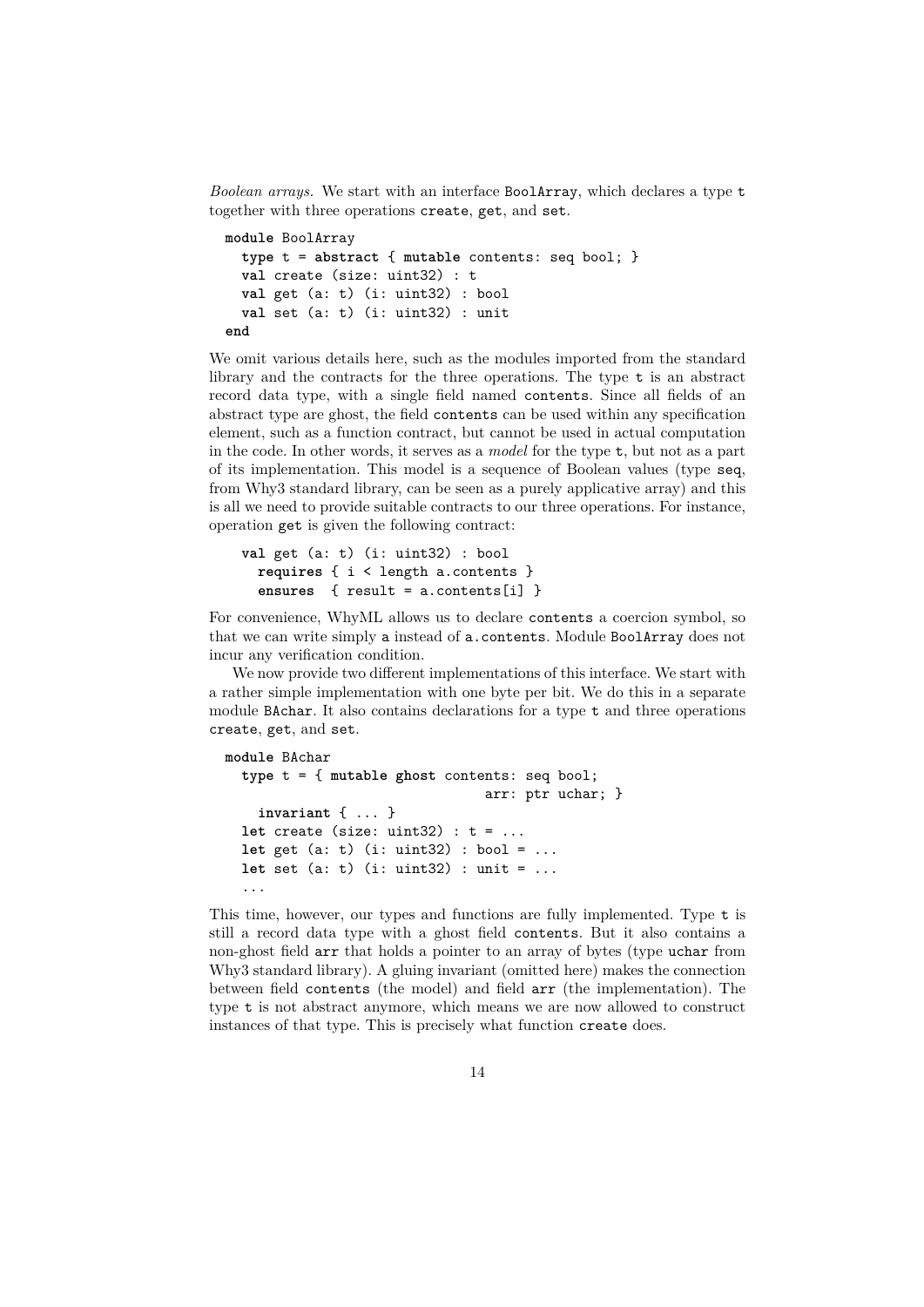Operations create, get, and set are now given definitions (omitted here). Their contracts are identical to those of module BoolArray. In particular, they only refer to field contents. Their definitions, of course, do make use of field arr. Why3 generates suitable verification conditions for these three definitions to be correct with respect to their contracts.

Finally, we show that module BAchar is indeed an implementation of the interface BoolArray. This is done with the help of a **clone** instruction:

... **clone** BoolArray **with type** t, **val** create, **val** get, **val** set **end**

Here, we use a syntactical shortcut that allows us to write only the left-hand side of the substitution when the refining symbol has the same name as the original. That is, we substitute the type t of module BoolArray with the type t we just defined, and similarly for the three operations.

This **clone** command generates several verification conditions. They are all rather trivial, as there is no invariant on type BoolArray.t and the contracts for the three operations are the same in the interface and the implementation.

Apart from this last **clone**, module BAchar is completely independent of BoolArray. The **clone** instruction matches the definitions in BAchar to the declarations in BoolArray and verifies that the former can indeed serve as an implementation of the latter. It is perfectly possible for a module to implement several different interfaces.

We also provide a second implementation of BoolArray in a module called BAint32. It is a more efficient implementation that uses an array of 32-bit integers, where each element packs 32 Boolean values.

*Filters.* We proceed in a similar way for filters, though using two layers of refinement instead of one. We start with an interface, Filter, which declares types for elements and filters and three operations:

```
module Filter
 type elt
 type filter = abstract { mutable contents: fset elt; }
 val create (m: uint32) : filter
 val add (x: elt) (s: filter) : unit
 val mem (x: elt) (s: filter) : bool
end
```
This is similar to what we did earlier with module BoolArray. Here, the contents of type filter is modeled using a finite set. Then we implement Bloom filters in a second module BloomFilter. We start by introducing parameters for the type of elements and the family of k hash functions.

```
module BloomFilter
 type elt
 val constant k: uint32
 val function hash (i: uint32) (e: elt) : uint32
```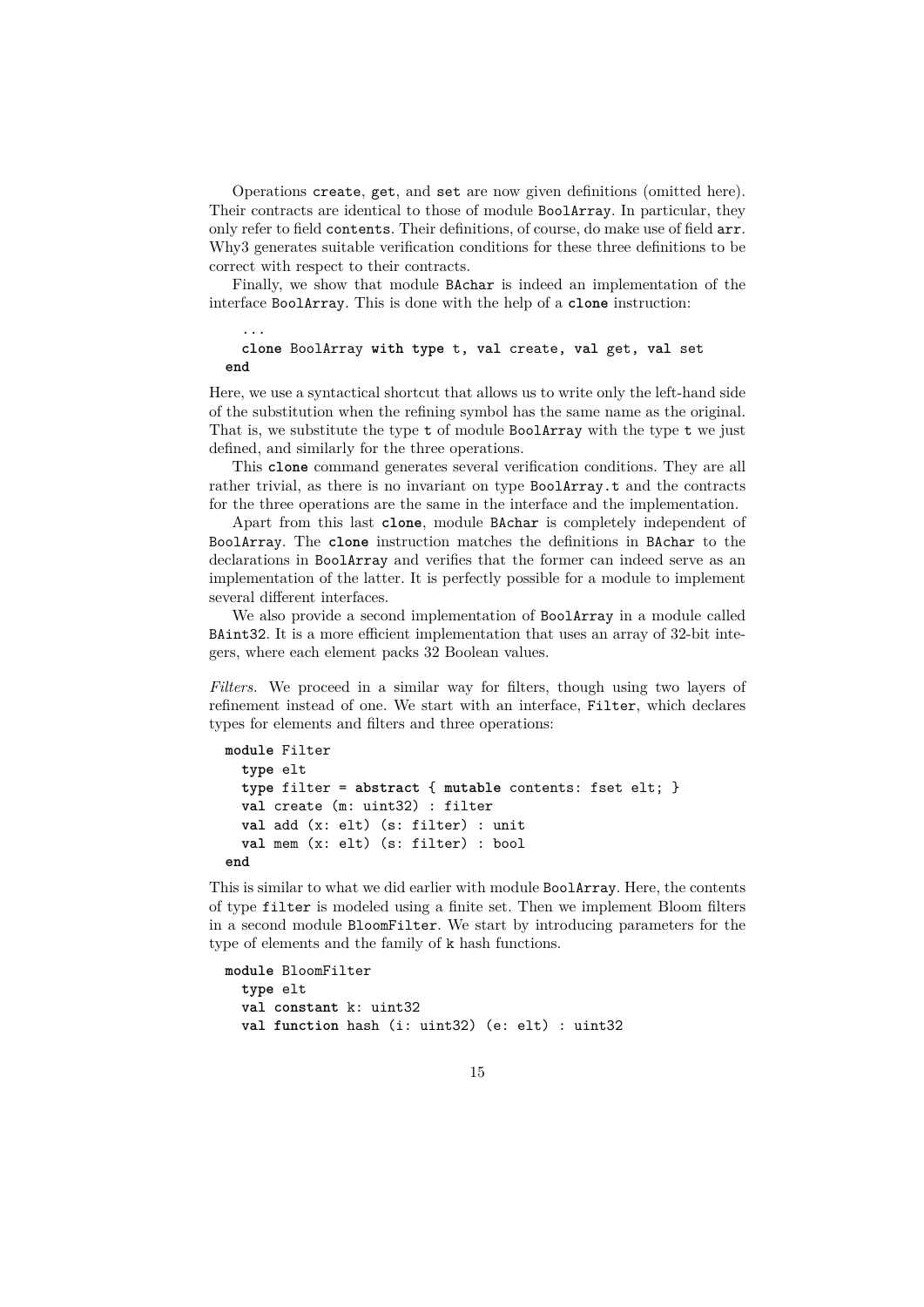The individual hash functions are identified with an index i in 0*..*k−1. Then we move to the implementation of type filter. For that, we need a Boolean array, and so we bring a copy of BoolArray into the context.

**clone** BoolArray

It is worth pointing out that this module is merely an *interface* for Boolean arrays. This means that our implementation of Bloom filters does not depend on a particular implementation of that data structure, and can be instantiated to use any of them. We can now define type filter on top of BoolArray.t.

```
type filter = {
  mutable ghost contents: fset elt;
                          m: uint32;
                       barr: BoolArray.t; }
invariant \{ length \, barn = m > 0 \}invariant { forall x. mem x contents ->
              forall i. i < k \rightarrow \text{barr} [(hash i x) \text{\% m}] }
```
The gluing invariant makes the connection between the model field contents and the implementation fields m and barr. Now we can implement the three operations over Bloom filters:

```
let bloom_filter (m: uint32) : filter = ...
let add (x: elt) (s: filter) : unit = ...
let mem (x: elt) (s: filter) : bool = ...
```
Note that, despite being defined, these functions still depend on parameters elt, k, and hash. Thus, they are not executable.

Last, as we did with module BAint32, we check that this module refines module Filter, using a **clone** command.

```
clone Filter with type elt, type filter,
    val create = bloom_filter, val add, val mem
end
```
Again, this generates VCs that are all easily discharged.

In order to obtain executable code, we further refine module BloomFilter to produce a filter for strings. Here, we choose to use three hash functions.

```
module BFstring
 type elt = string
 let constant k: uint32 = 3
 let function hash (h: unit32) (x: e1t): uint32 = ...
```
The actual implementation of hash, omitted here, is based on Fowler-Noll-Vo hash functions, following Louridas [12]. The remaining part is a **clone** command to instantiate BloomFilter with these parameters and with module BAint32:

```
use BAint32
clone export BloomFilter with val k, type elt, val hash,
```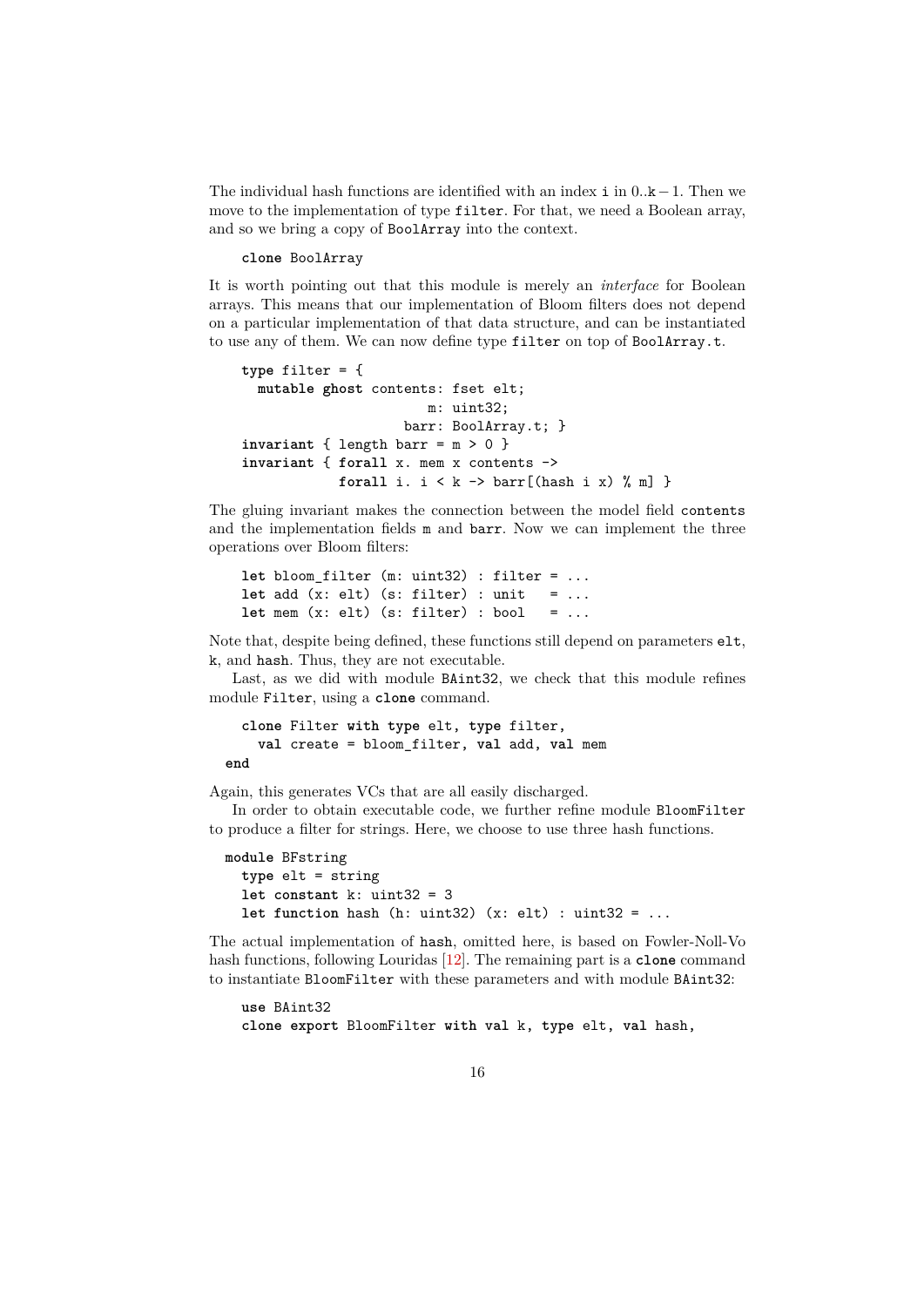```
type BoolArray.t = BAint32.t,
   val BoolArray.create = BAint32.create,
   val BoolArray.get = BAint32.get,
   val BoolArray.set = BAint32.set
end
```
Though for Why3 this **clone** command is no different from the previous two, from the programmer's point of view it is of a rather different flavor. Instead of claiming that module BFstring implements BloomFilter, it rather *instantiates* module BloomFilter with actual parameters. Notice that we write **export** in order to have the Bloom filter operations in the top namespace of BFstring.

*Client.* We conclude this example with a tiny client code. The main purpose is to check the usability of our contracts before going any further. We start with a client for module Filter, which we instantiate on string elements.

```
module GenericClient
  clone Filter with type elt = string
```
Then a test function builds a filter of a given size, inserts some strings, and checks for membership:

```
let main () =
    let f = Filter.create 0x10000 in
    Filter.add "foo" f;
   Filter.add "bar" f;
   let b = Filter.mem "foo" f in
    assert { b };
    ...
end
```
Once this is done, and verified, we can **clone** this generic client with a specific implementation of Filter, namely module BFstring we built earlier.

```
module Client
 use BFstring
 clone export GenericClient with type Filter.filter = filter,
   val Filter.create = bloom_filter, val Filter.add = add,
   val Filter.mem = mem
end
```
This verification passes, too, as we have already checked that BFstring implements Filter. (As for now, Why3 unnecessarily generates the same VCs a second time; this will be improved in the future.) Module Client is fully implemented and we will be able to translate it into executable C code, as shown in the next section. If we look again at the right-hand size of Fig. 3, we can see that the correctness of the Client module is ensured by the correctness of GenericClient and the fact that BFstring correctly refines Filter. A similar relation exists between modules BFstring, BloomFilter, BAint32, and BoolArray.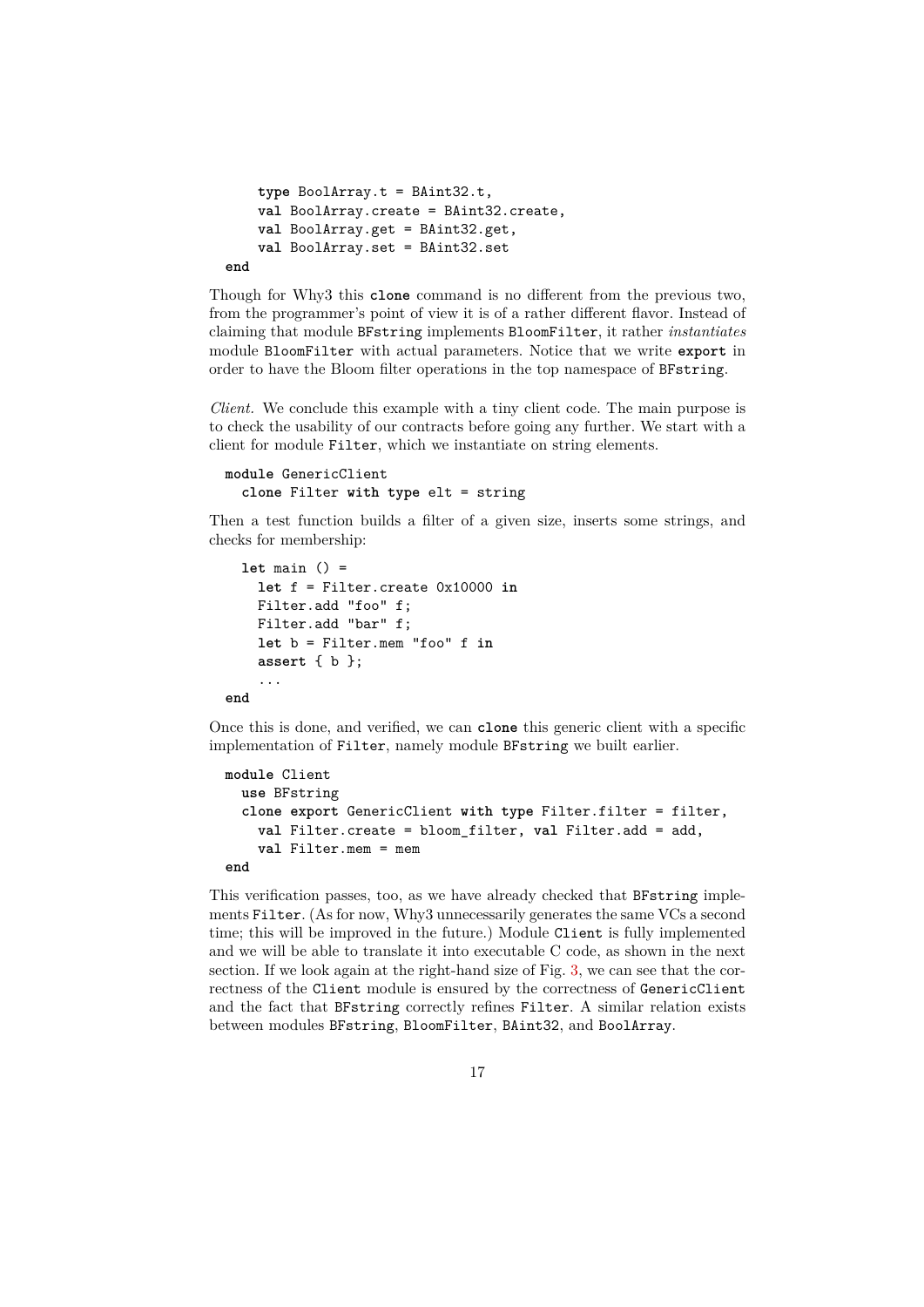```
uint32_t * create(uint32_t size) {
  uint32_t n, i, o;
 uint32_t * p;
 n = 10 + (size - 10) / 320;p = malloc(n * sizeof(uint32_t));
  assert (p);
  o = n - 10;
  for (i = 0U; ; ++i) {
    p[(int32_t)i] = 0u;if (i == o) {
      break;
    }
  }
  return p;
}
```
**Fig. 4.** Generated C code for function create from module BAint32.

# **4 C Library**

Once verification is complete, Why3 can automatically translate WhyML code to C [14]. The resulting C code is composed of three files:

- **–** baint32.c, a translation of module BAint32;
- **–** bfstring.c, a translation of module BFstring;
- **–** client.c, a translation of module Client.

File bfstring.c makes use of functions from baint32.c and file client.c makes use of functions from bfstring.c. Each C file comes with a corresponding header file (.h). These files are available at <http://why3.lri.fr/isola-2020/>. Figure 4 contains the C code for function create from file baint32.c, resulting from the translation of function create from module BAint32. We can make two comments regarding this code. First, assert is used so that we can assume that the value returned by malloc is not NULL in the following, without having to test it. This is reflected on the Why3 side with an assert function that ensures (in its postcondition) that p is not NULL. Second, the rather unusual form of the for loop, using a break statement, ensures that even a loop up to the maximum representable value is sound with respect to the WhyML semantics. In this case, the loop is bounded by n-1 so a traditional loop would be fine but Why3 does not make any effort to figure that out.

It is worth pointing out that each generated header file exposes *all* declarations from the corresponding WhyML module. For instance, file baint32.h declares the functions create, get, and set, as expected, but also "internal" functions one\_bit, bit\_set, and set\_bit. Similarly, file bfstring.h declares the structure filter and the functions bloom\_filter, add, and mem, but also the global variable k and the functions hash and bit. We translate all declarations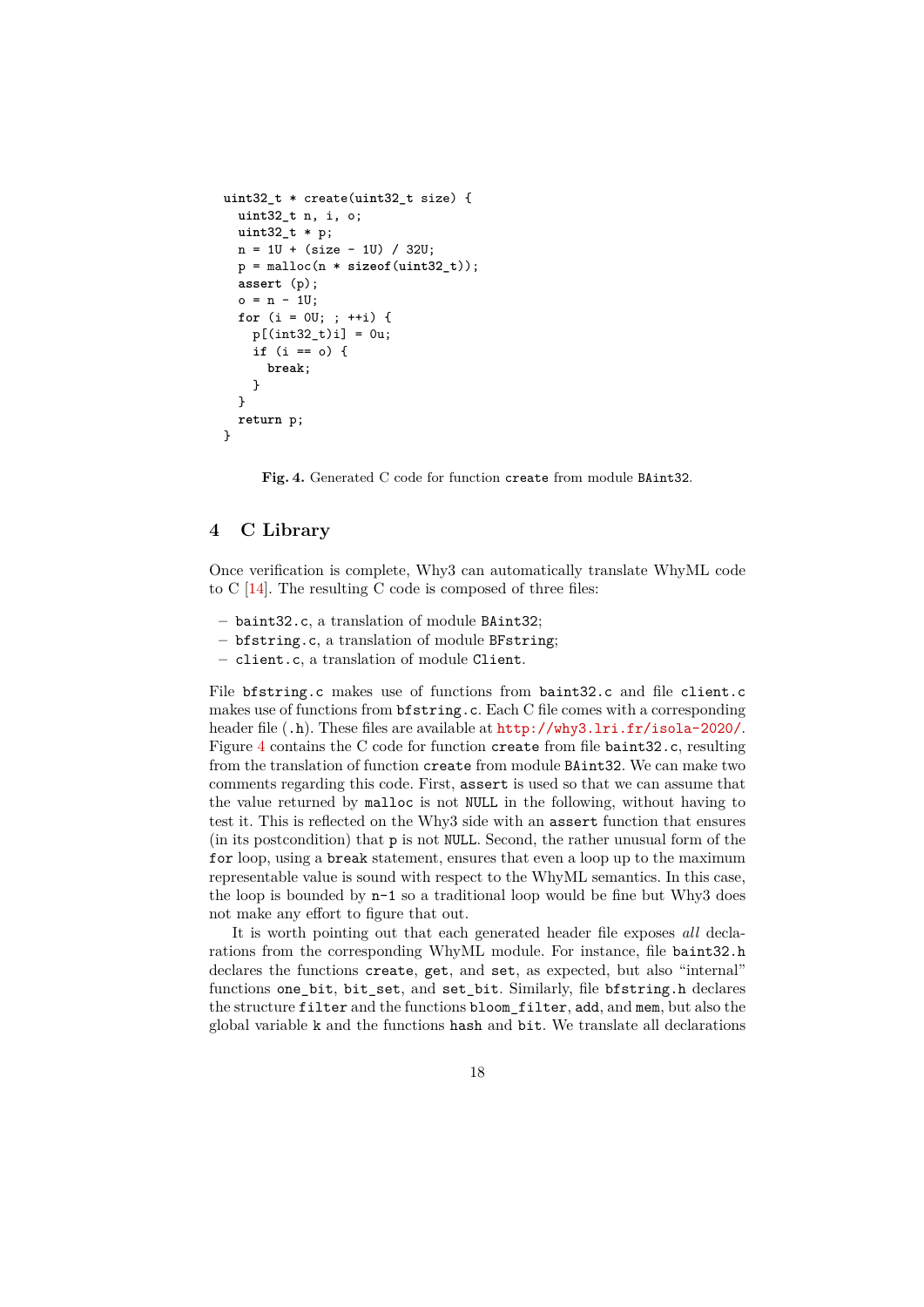because the translation is made on per-module basis. In WhyML, modules do not have dedicated interfaces and any module using module Baint32 has access to all of its declarations. Thus, this ability must not be lost in translation.

An argument can be made that it is not crucial to ensure any abstraction barrier in the translated code since we have already made use of it on the WhyML side. This argument is less applicable when we develop a verified library for the target language, which is the case of bfstring. Indeed, the development will be pursued in the target language and thus it would be nice to hide the translated code behind a suitable interface. The simplest way to achieve it is just to remove unnecessary declarations from the generated header files. Finally, when translating to C, the whole discussion is moot since there is no proper encapsulation in C (it is always possible to bypass header files).

## **5 Related Work**

The idea of conducting verification through stepwise refinements is not new. It is at the basis of Abrial's B method [1] for instance. In this context, abstract machines, which can be seen as interfaces, are gradually refined into fully executable machines, which are implementations. This is quite close to what we do: for instance, when we start with an interface Filter and refine it into an implementation BFstring in two steps. Proper modularity is also offered by the B method, as a machine is referring to the abstract version of another machine (its interface) and not to its refinements. Again, this is similar to what we do, for instance with our GenericClient referring to the interface Filter. Yet, there are fundamental differences between B machines and Why3 modules, the main being that B machines are state machines. Though Why3 modules can definitely be used to specify and implement state machines, they are not limited to this usage. Why3 modules may provide data types (as Boolean arrays and filters in our example) and this has no counterpart in the B method.

Abstraction and genericity are handled in programming languages in various ways. Most of these solutions can be readily used or adapted for use in program verifiers. When a program verifier is built for an existing programming language, such as Java for instance, it is natural to apply the abstraction and genericity mechanisms (e.g., object-oriented programming, visibility modifiers, generic types) to the specification/verification level. This is done in tools such as VeriFast [7] or KeY [2] for instance. When a program verifier is providing its own programming language, it is nonetheless possible to reuse mechanisms from the programming community. The Coq proof assistant, for instance, implements both a module system inspired by that of OCaml [11,5] and type classes inspired by those of Haskell [17,16].

Why3 modules are not a direct implementation of a concept from any programming language. Yet, they have obvious connections with traits [15] and mixins [3], even if they are not cast in some object-oriented context. Indeed, Why3 modules mix declarations and definitions, may require parameters to come with some operations (by cloning suitable "interfaces"), and may provide new def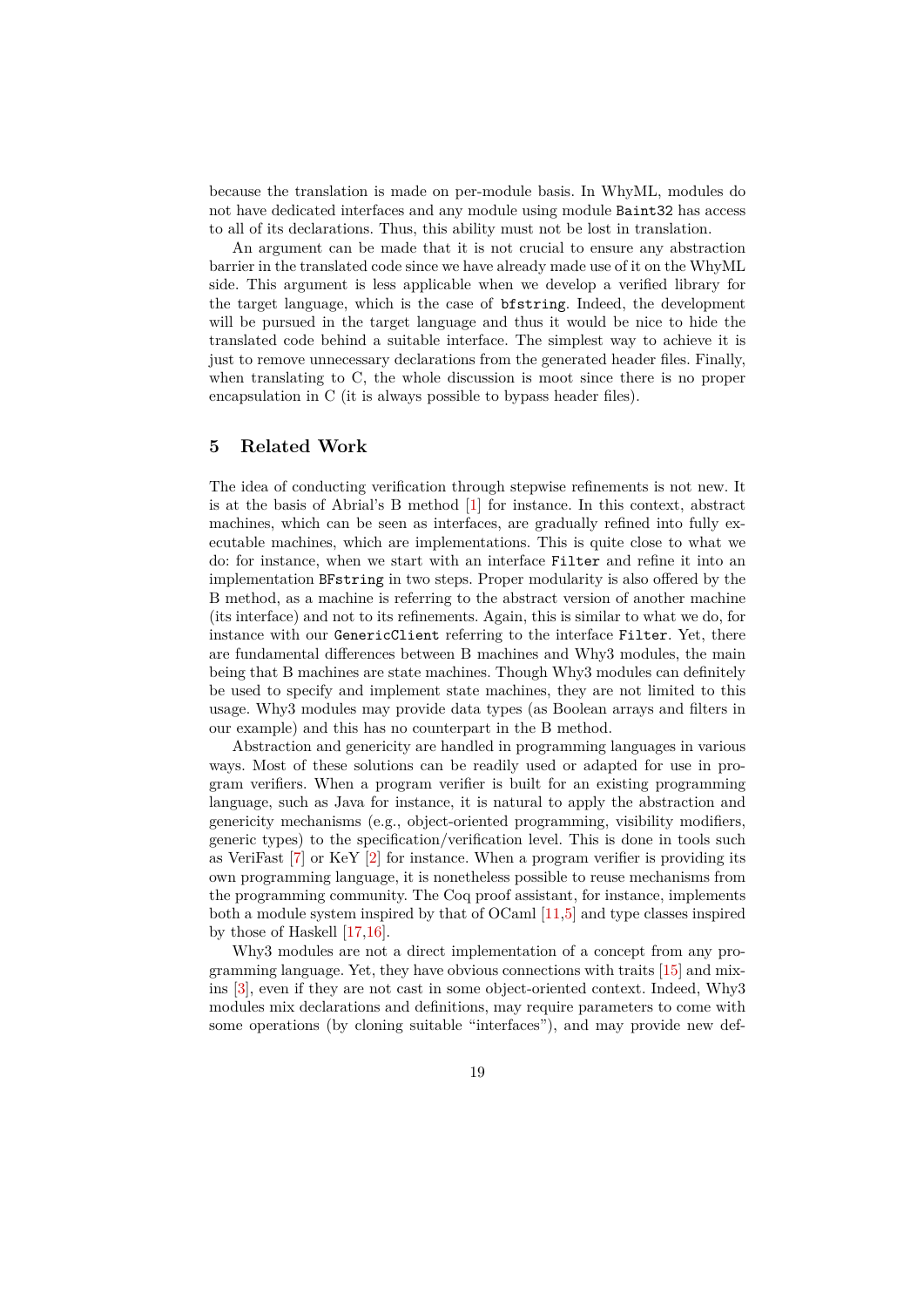initions on top of these parameters (in modules to be later cloned in suitable contexts). The comparison stops at some point, however, as Why3 modules are not centered around types. A parameter of a Why3 module can be a constant, a function, etc., which means more flexibility. On the other hand, Why3 modules cannot be used to require that a type parameter of a polymorphic type or function provides some operations, contrary to traits or type classes.

Closest to our work is likely to be Dafny [9], where modules are used to organize the namespace and to restrict visibility of symbols or symbol definitions [10]. Thus it provides adequate abstraction during the verification of client code, though this is done by hiding implementation details rather than having the client exposed to an interface only. There is a notion of module refinement in Dafny [8]. As in Why3, it allows declarations to be refined with definitions and it permits data refinement, though it is class-based in Dafny and record-based in Why3. Dafny goes a step forward in program refinement, allowing reduction of nondeterminism in program statements during refinement.

### **6 Conclusion**

We have shown how abstraction and genericity are provided in the Why3 program verifier through a notion of modules and a module cloning operation. The latter performs a partial substitution on a module, replacing some of its abstract declarations with concrete ones, and generates suitable verification conditions to guarantee correctness. In this paper, we demonstrated this mechanism on a library of Bloom filters, using several modules and refinement steps.

The module system of Why3, despite being usable (and extensively used), can still be improved in several regards.

First, we should avoid redundant verification conditions (such as ones generated for the **clone** instruction in the Client module) by taking into account the previously made refinements. In practice, these redundant VCs are usually easy to discharge, but it is preferable not to produce them at all.

Second, we should add support for scope-level cloning substitutions, which would allow us to write simply **clone** GenericClient **with scope** Filter = BFstring, and avoid long and tedious enumeration of individual refinements.

Third, it would be convenient to annotate an "implementation" module with its designated interface, e.g., by writing **module** BAint32 : BoolArray. This notation should automatically add an appropriate cloning instruction at the end of BAint32, ensuring that it indeed refines BoolArray. Furthermore, any subsequent **use** of BAint32 in the client code should only add to the logical context the contents of BoolArray, acting as an abstraction barrier (of course, translation into executable code would still use the concrete definitions from BAint32). This can be achieved by implicitly replacing such **use** instructions with cloning of BoolArray, like we did in the BloomFilter module above; also, renaming substitutions should be applied to ensure symbol sharing where necessary.

*Acknowledgments.* We are grateful to Claude Marché, Jacques-Henri Jourdan, and Rustan Leino for their insightful remarks and suggestions.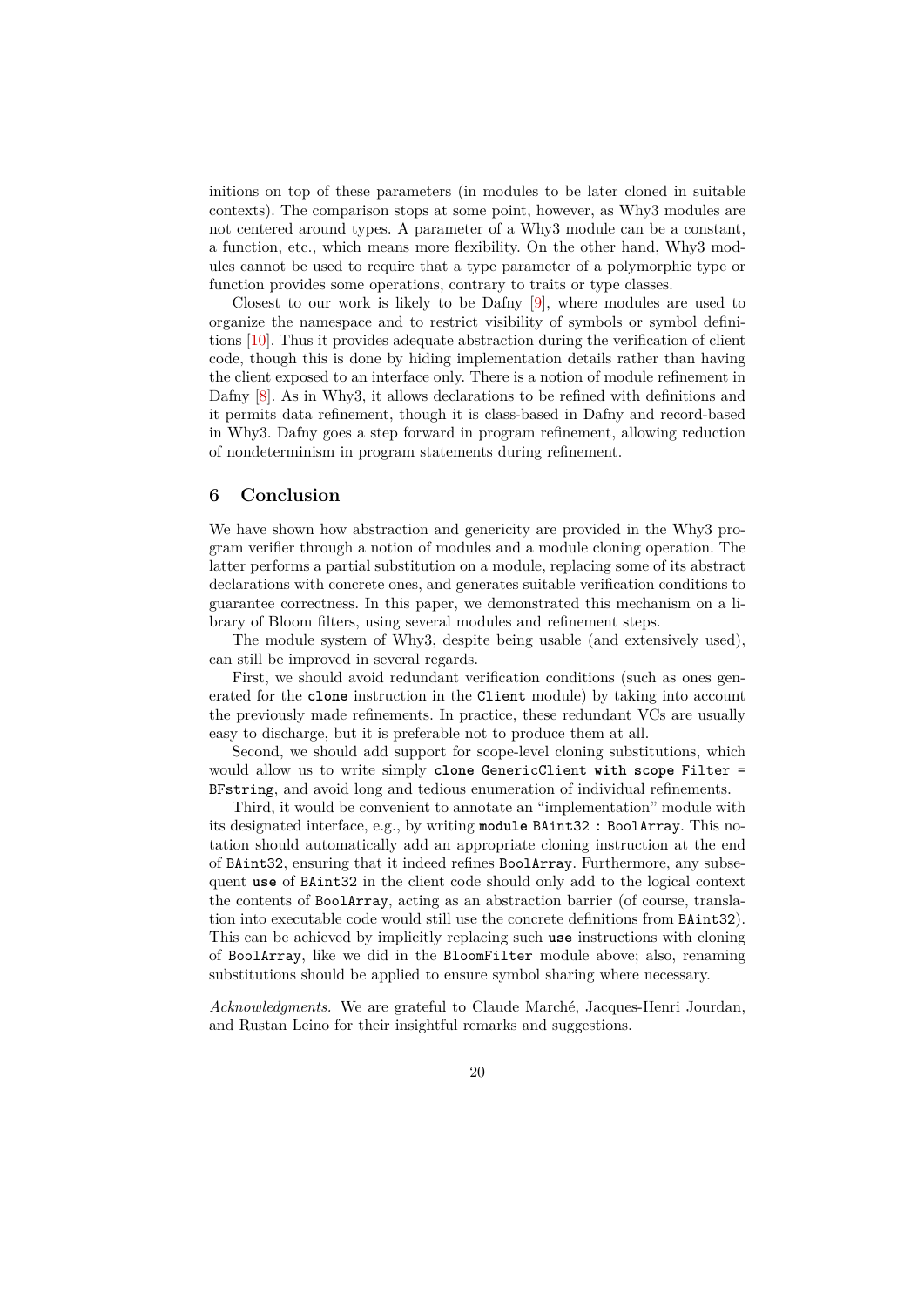### **References**

- 1. Jean-Raymond Abrial. *The B-Book, assigning programs to meaning*. Cambridge University Press, 1996.
- 2. Wolfgang Ahrendt, Bernhard Beckert, Richard Bubel, Reiner Hähnle, Peter H. Schmitt, and Mattias Ulbrich, editors. *Deductive Software Verification - The KeY Book - From Theory to Practice*, volume 10001 of *Lecture Notes in Computer Science*. Springer, 2016.
- 3. Davide Ancona and Elena Zucca. An algebraic approach to mixins and modularity. In M. Hanus and M. Rodrìguez Artalejo, editors, *5th Intl. Conf. on Algebraic and Logic Programming*, number 1139 in Lecture Notes in Computer Science, pages 179–193, Berlin, 1996. Springer.
- 4. Burton H. Bloom. Space/time trade-offs in hash coding with allowable errors. *Commun. ACM*, 13(7):422–426, July 1970.
- 5. Jacek Chrz˛aszcz. *Modules in Type Theory with Generative Definitions*. PhD thesis, Warsaw University, Poland and Université de Paris-Sud, January 2004.
- 6. Jean-Christophe Filliâtre and Andrei Paskevich. Why3 where programs meet provers. In Matthias Felleisen and Philippa Gardner, editors, *Proceedings of the 22nd European Symposium on Programming*, volume 7792 of *Lecture Notes in Computer Science*, pages 125–128. Springer, March 2013.
- 7. Bart Jacobs, Jan Smans, Pieter Philippaerts, Frédéric Vogels, Willem Penninckx, and Frank Piessens. VeriFast: A powerful, sound, predictable, fast verifier for C and Java. In Mihaela Gheorghiu Bobaru, Klaus Havelund, Gerard J. Holzmann, and Rajeev Joshi, editors, *NASA Formal Methods*, volume 6617 of *Lecture Notes in Computer Science*, pages 41–55. Springer, 2011.
- 8. Jason Koenig and K. Rustan M. Leino. Programming language features for refinement. In John Derrick, Eerke A. Boiten, and Steve Reeves, editors, *Proceedings 17th International Workshop on Refinement, Refine@FM 2015, Oslo, Norway, 22nd June 2015.*, volume 209 of *Electronic Proceedings in Theoretical Computer Science*, pages 87–106, 2015.
- 9. K. Rustan M. Leino. Dafny: An automatic program verifier for functional correctness. In *LPAR-16*, volume 6355 of *Lecture Notes in Computer Science*, pages 348–370. Springer, 2010.
- 10. K. Rustan M. Leino and Daniel Matichuk. *Modular Verification Scopes via Export Sets and Translucent Exports*, pages 185–202. Springer International Publishing, Cham, 2018.
- 11. Xavier Leroy. A modular module system. *Journal of Functional Programming*, 10(3):269–303, 2000.
- 12. Panos Louridas. *Real-World Algorithms: A Beginner's Guide*. The MIT Press, 2017.
- 13. Michael Mitzenmacher and Eli Upfal. *Probability and Computing: Randomized Algorithms and Probabilistic Analysis*. Cambridge University Press, USA, 2005.
- 14. Raphaël Rieu-Helft, Claude Marché, and Guillaume Melquiond. How to get an efficient yet verified arbitrary-precision integer library. In *9th Working Conference on Verified Software: Theories, Tools, and Experiments*, volume 10712 of *Lecture Notes in Computer Science*, pages 84–101, Heidelberg, Germany, July 2017.
- 15. Nathanael Schärli, Stéphane Ducasse, Oscar Nierstrasz, and Andrew P. Black. Traits: Composable units of behaviour. In Luca Cardelli, editor, *ECOOP 2003 – Object-Oriented Programming*, pages 248–274, Berlin, Heidelberg, 2003. Springer Berlin Heidelberg.